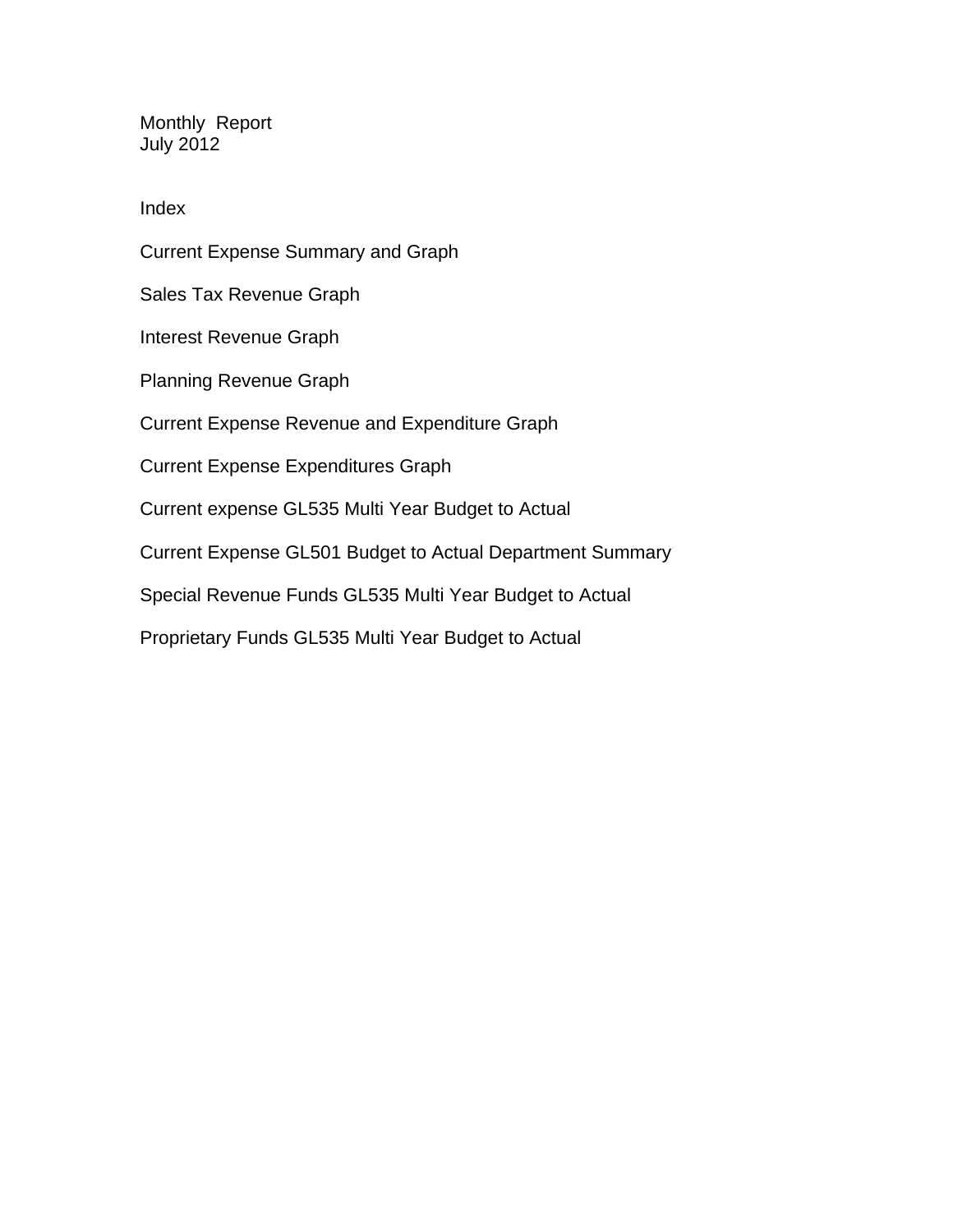| CURRENT EXPENSE Thousands (000's) |                |                     |                         |               |                |            |                         |               |                |            |                         |               |
|-----------------------------------|----------------|---------------------|-------------------------|---------------|----------------|------------|-------------------------|---------------|----------------|------------|-------------------------|---------------|
|                                   |                | <b>Current Year</b> |                         |               |                | 2011       |                         |               |                | 2010       |                         |               |
|                                   | Current        | <b>YTD</b>          | <b>Budget</b>           | % VS          | Current        | <b>YTD</b> | <b>Budget</b>           | % VS          | Current        | <b>YTD</b> | <b>Budget</b>           | % VS          |
|                                   | Actual         | Actual              | Net of Beg.<br>Fund Bal | <b>Budget</b> | Actual         | Actual     | Net of Bea.<br>Fund Bal | <b>Budget</b> | Actual         | Actual     | Net of Beg.<br>Fund Bal | <b>Budget</b> |
| Revenue                           |                |                     |                         |               |                |            |                         |               |                |            |                         |               |
| <b>Property Tax</b>               | 41             | 3,949               | 7,182                   | 55%           | 40             | 4,027      | 7,437                   | 54%           | 30             | 3,838      | 7,368                   | 52%           |
| Sales Tax                         | 325            | 2,273               | 3,850                   | 59%           | 333            | 2,291      | 4,111                   | 56%           | 320            | 2.383      | 4,326                   | 55%           |
| <b>Planning and Community</b>     | 110            | 721                 | 1,656                   | 44%           | 107            | 842        | 1,412                   | 60%           | 124            | 850        | 1,229                   | 69%           |
| Interest - Investment             | 32             | 229                 | 250                     | 92%           | 42             | 107        | 200                     | 54%           | 43             | 226        | 550                     | 41%           |
| Other                             | 509            | 3,798               | 5,122                   | 74%           | 394            | 3,686      | 5,276                   | 70%           | 428            | 3,377      | 5,171                   | 65%           |
| Subtotal                          | 1,017          | 10,969              | 18,060                  | 61%           | 916            | 10,954     | 18,436                  | 59%           | 945            | 10,674     | 18,644                  | 57%           |
| Intergovernmental (Grants)        | 76             | 443                 | 1,066                   | 42%           | 79             | 499        | 1,040                   | 48%           | 95             | 519        | 807                     | 64%           |
| Total                             | 1,093          | 11,412              | 19,126                  | 60%           | 995            | 11,453     | 19,476                  | 59%           | 1,041          | 11,193     | 19,451                  | 58%           |
| Interfund Transfers-In            | $\blacksquare$ | 2,201               | 2,301                   | 96%           | $\blacksquare$ | 1.879      | 1,919                   | 98%           | $\blacksquare$ | 1,948      | 1,948                   | 100%          |
| Use of Beg Fund Balance           |                |                     | 130                     | 0%            |                |            | 185                     | 0%            | $\overline{a}$ |            | 1,210                   | 0%            |
| <b>Total Revenue</b>              | 1,093          | 13,613              | 21,557                  | 63%           | 995            | 13,332     | 21,580                  | 62%           | 1,041          | 13,141     | 22,609                  | 58%           |
|                                   |                |                     |                         |               |                |            |                         |               |                |            |                         |               |
| Expenditures                      | 1,534          | 11,214              | 20,371                  | 55%           | 1,546          | 11,046     | 19,917                  | 55%           | 1,674          | 11,932     | 21,347                  | 56%           |
| Interfund Transfers-Out           |                | 1,052               | 1,186                   | 89%           |                | 1,205      | 1,663                   | 72%           | 4              | 1,361      | 1,262                   | 108%          |
| <b>Total Expenditures</b>         | 1,534          | 12,266              | 21,557                  | 57%           | 1,546          | 12,251     | 21,580                  | 57%           | 1,678          | 13,293     | 22,609                  | 59%           |
| <b>Net Current Expense</b>        | (441)          | 1,347               | 0                       |               | (551)          | 1,081      | 0                       |               | (637)          | (152)      | 0                       |               |



H:\Accounting\Monthly Reports\2012 Mo Report\07 Jul 2012\0712 Jul 2012.xls 8/14/2012 2:08 PM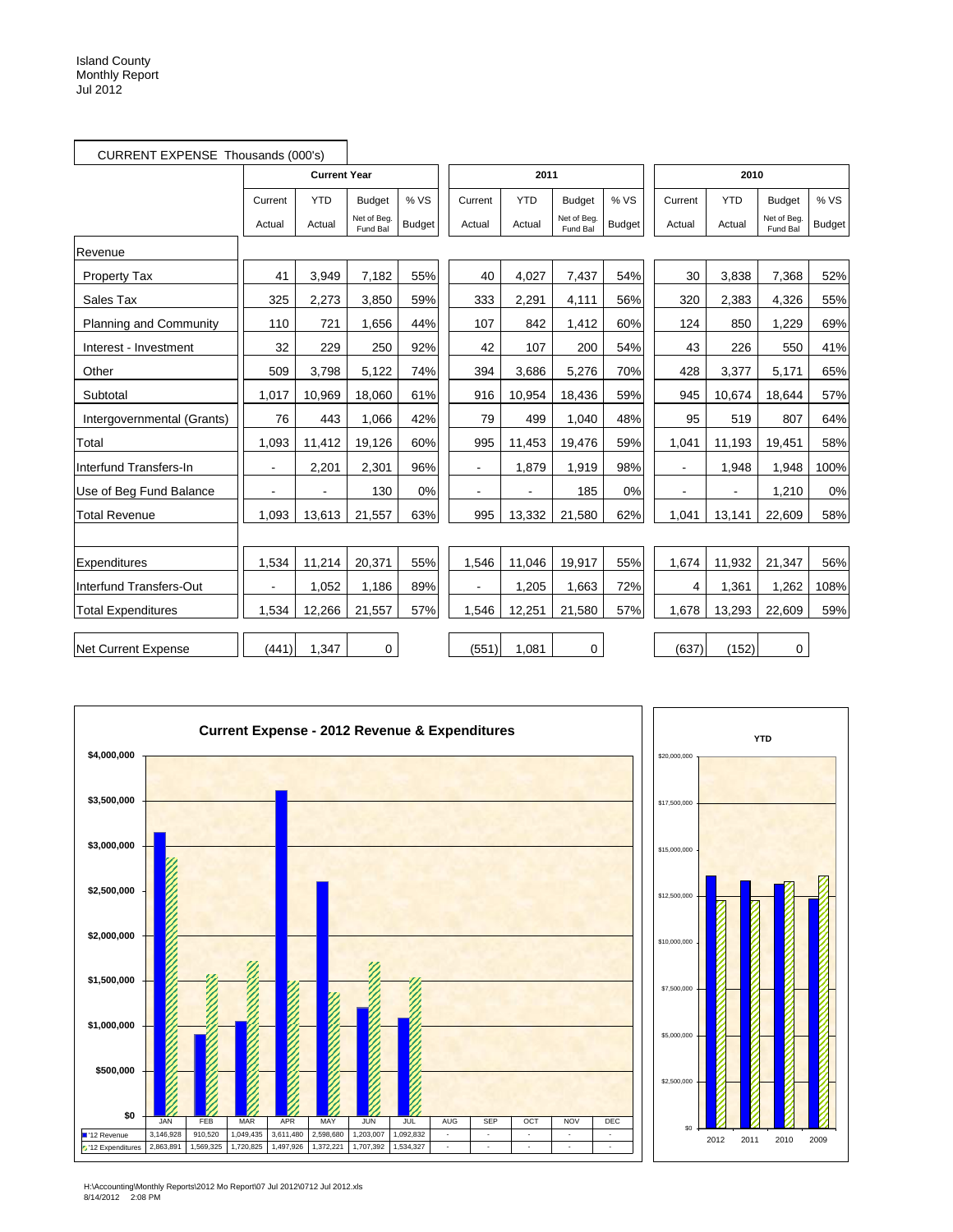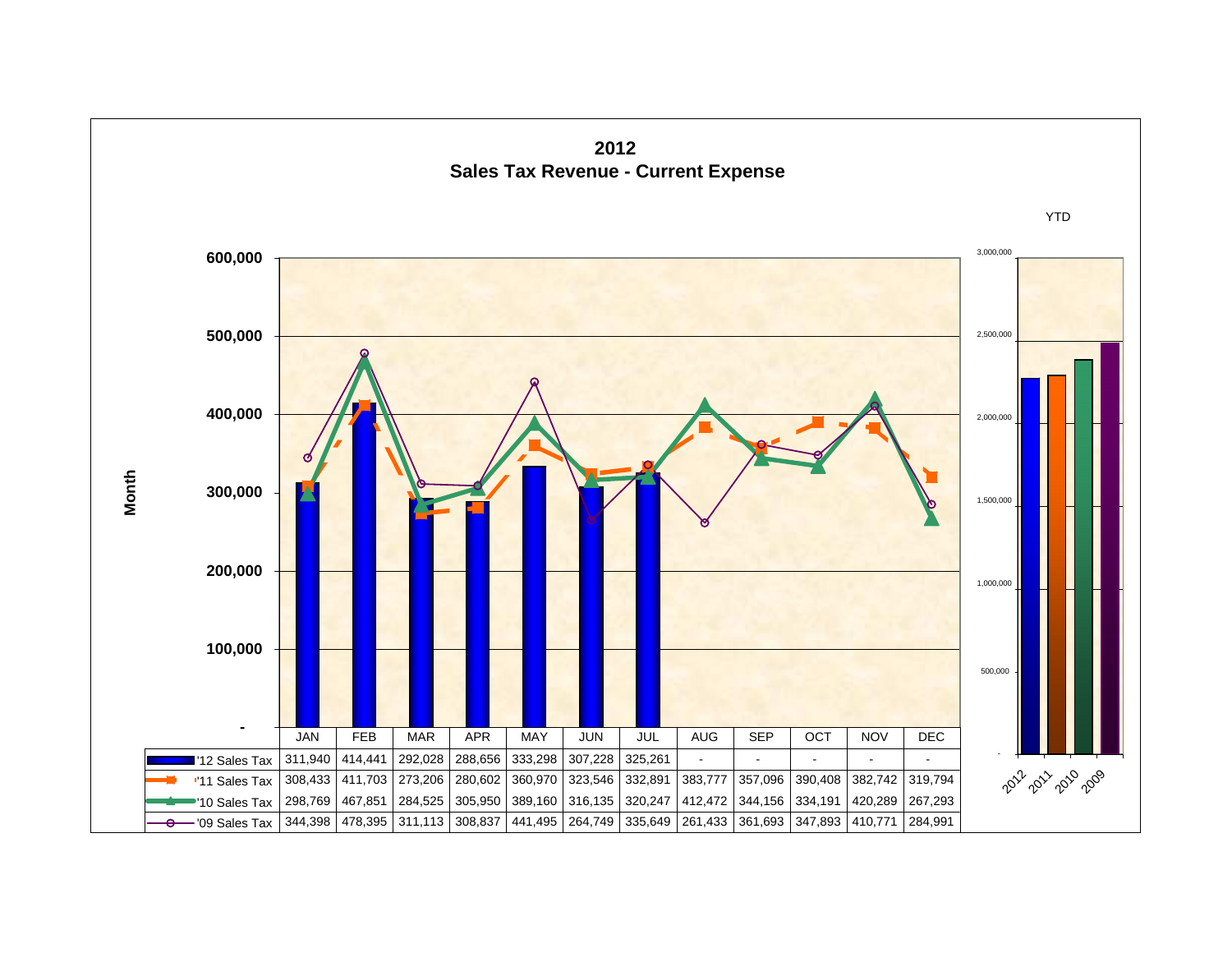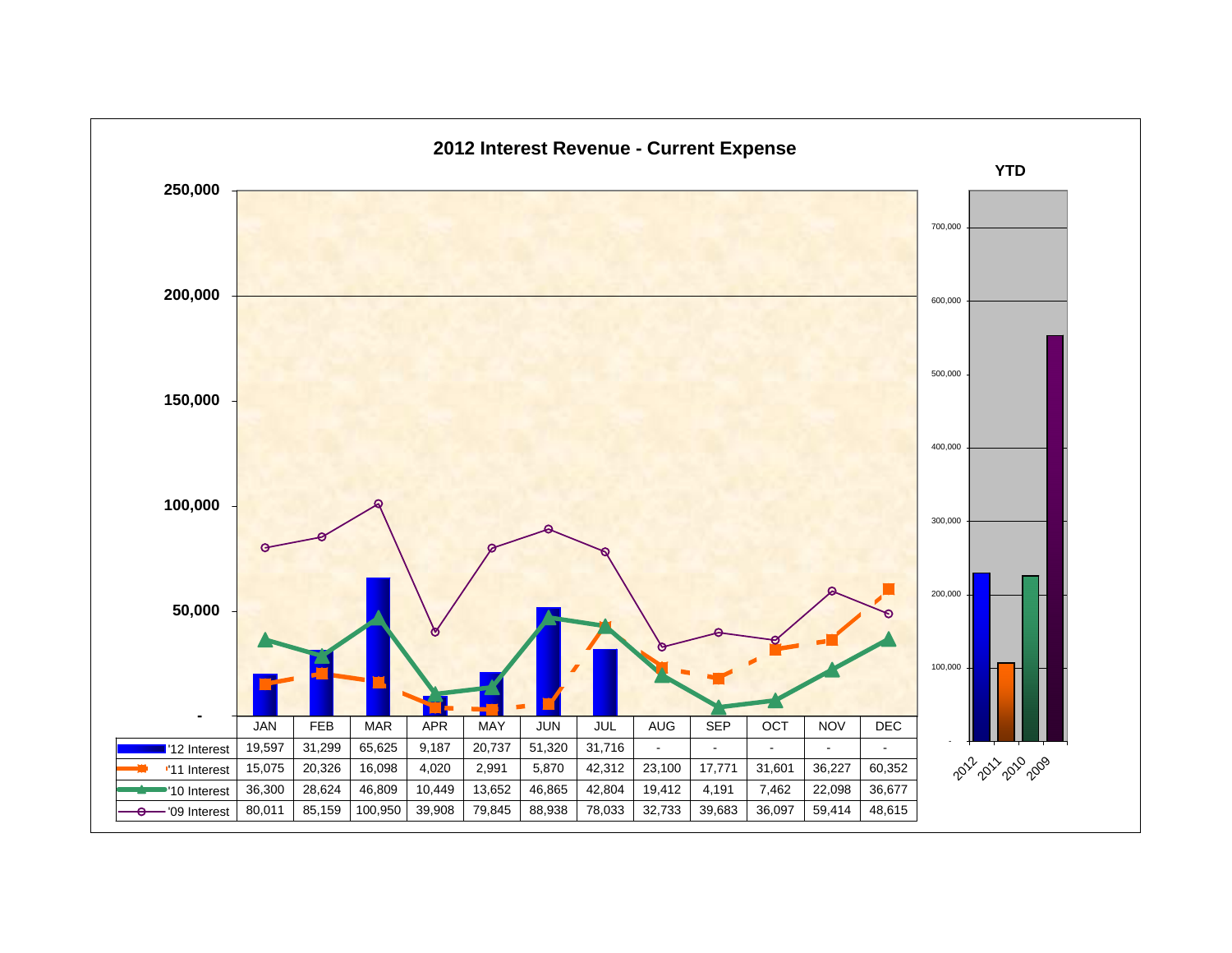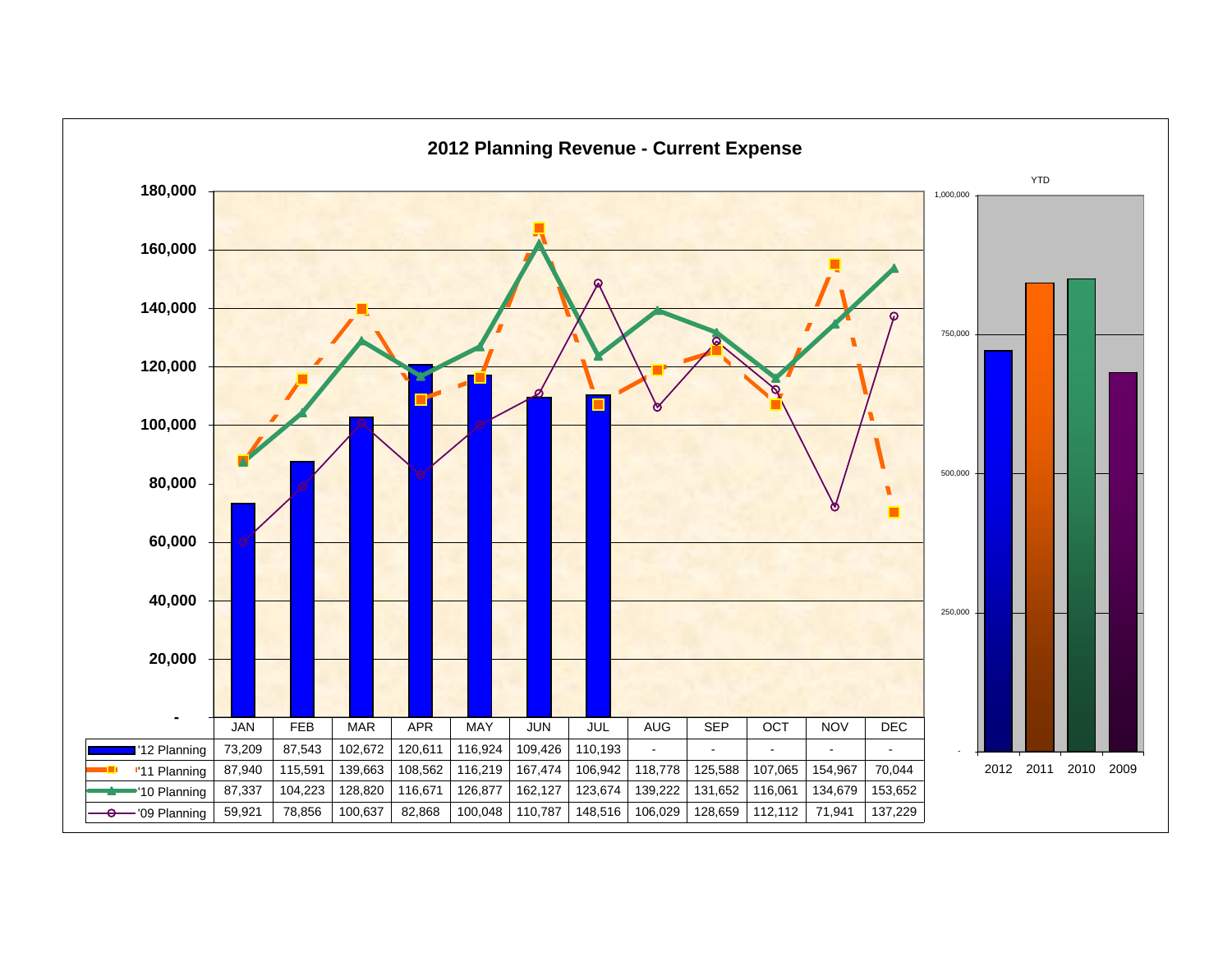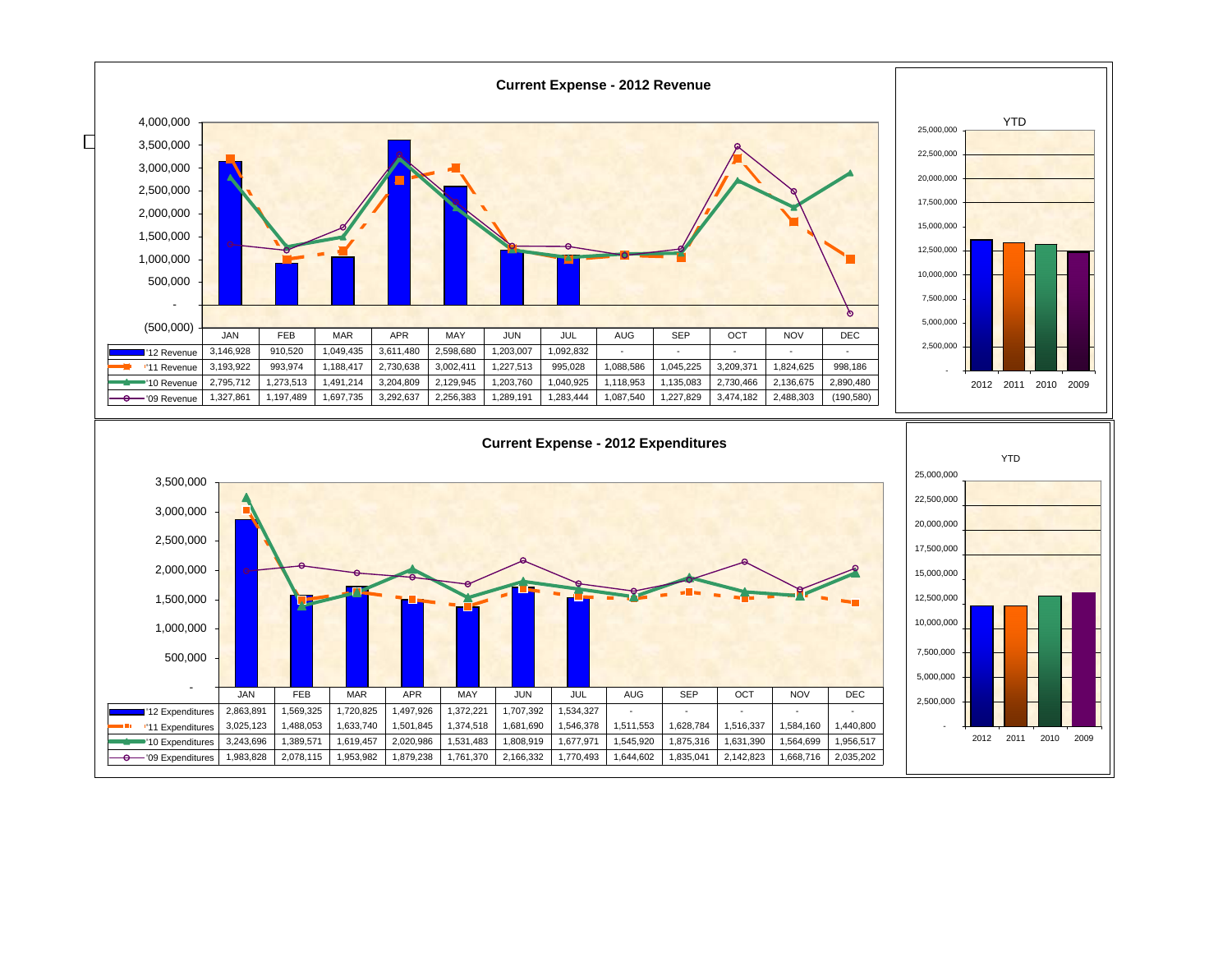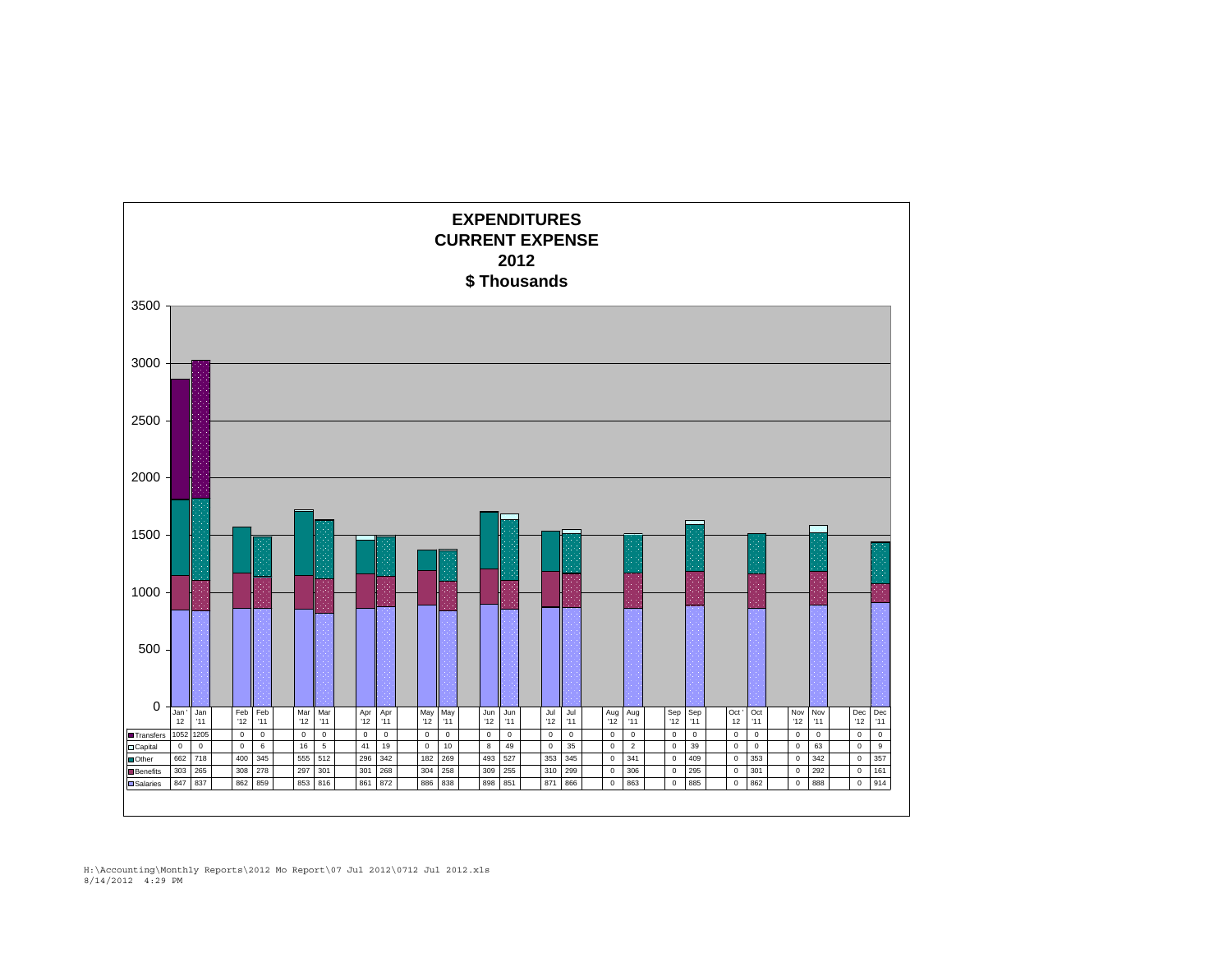|                              |                    |                                    |                 | 2012             | 2012<br>Month  | 2012<br>Year to   | 2012<br><b>Encumbered</b> | 2012             |                |
|------------------------------|--------------------|------------------------------------|-----------------|------------------|----------------|-------------------|---------------------------|------------------|----------------|
|                              |                    | <b>Prior Years to Date Actuals</b> |                 | Approved         | to Date @      | Date @            | Amount @                  | Balance @        | <b>Percent</b> |
| Object                       | <b>Description</b> | 2010                               | 2011            | <b>Budget</b>    | 07/31/2012     | 07/31/2012        | 07/31/2012                | 07/31/2012       | <b>YTD</b>     |
| <b>CURRENT EXPENSE (001)</b> |                    |                                    |                 |                  |                |                   |                           |                  |                |
| USE OF FUND BALANCE          |                    | 0.00                               | 0.00            | 130.000.00       | 0.00           | 0.00              | 0.00                      | 130.000.00       | $0\%$          |
| <b>REVENUES</b>              |                    | 10.672.984.48                      | 10.953.517.07   | 18.060.527.00    | 1,017,098.98   | 10,969,540.16     | 0.00                      | 7,090,986.84     | 61 %           |
| <b>GRANT REVENUES</b>        |                    | 518.993.84                         | 499.387.59      | 1.066.288.00     | 75.733.42      | 442.783.57        | 0.00                      | 623.504.43       | 42 %           |
| <b>EXPENDITURES</b>          |                    | (11.931.537.65)                    | (11,046,241.99) | (20.371.421.25)  | (1,534,327.46) | (11, 213, 954.37) | 0.00                      | (9, 157, 466.88) | 55 %           |
| <b>TRANSFERS IN</b>          |                    | .947.900.00                        | 1.879.000.00    | 2,300,560.00     | 0.00           | 2,200,560.00      | 0.00                      | 100.000.00       | 96 %           |
| <b>TRANSFERS OUT</b>         |                    | (1.360.545.77)                     | (1,205,107.00)  | (1, 185, 954.00) | 0.00           | (1,051,954.00)    | 0.00                      | (134,000.00)     | 89%            |
| Net CURRENT EXPENSE (001)    |                    | (152,205.10)                       | 1,080,555.67    | (0.25)           | (441, 495.06)  | 1,346,975.36      | 0.00                      | (1,346,975.61)   |                |
| <b>Grand Total All Funds</b> |                    | (152, 205.10)                      | 1,080,555.67    | (0.25)           | (441, 495.06)  | 1,346,975.36      | 0.00                      | (1,346,975.61)   |                |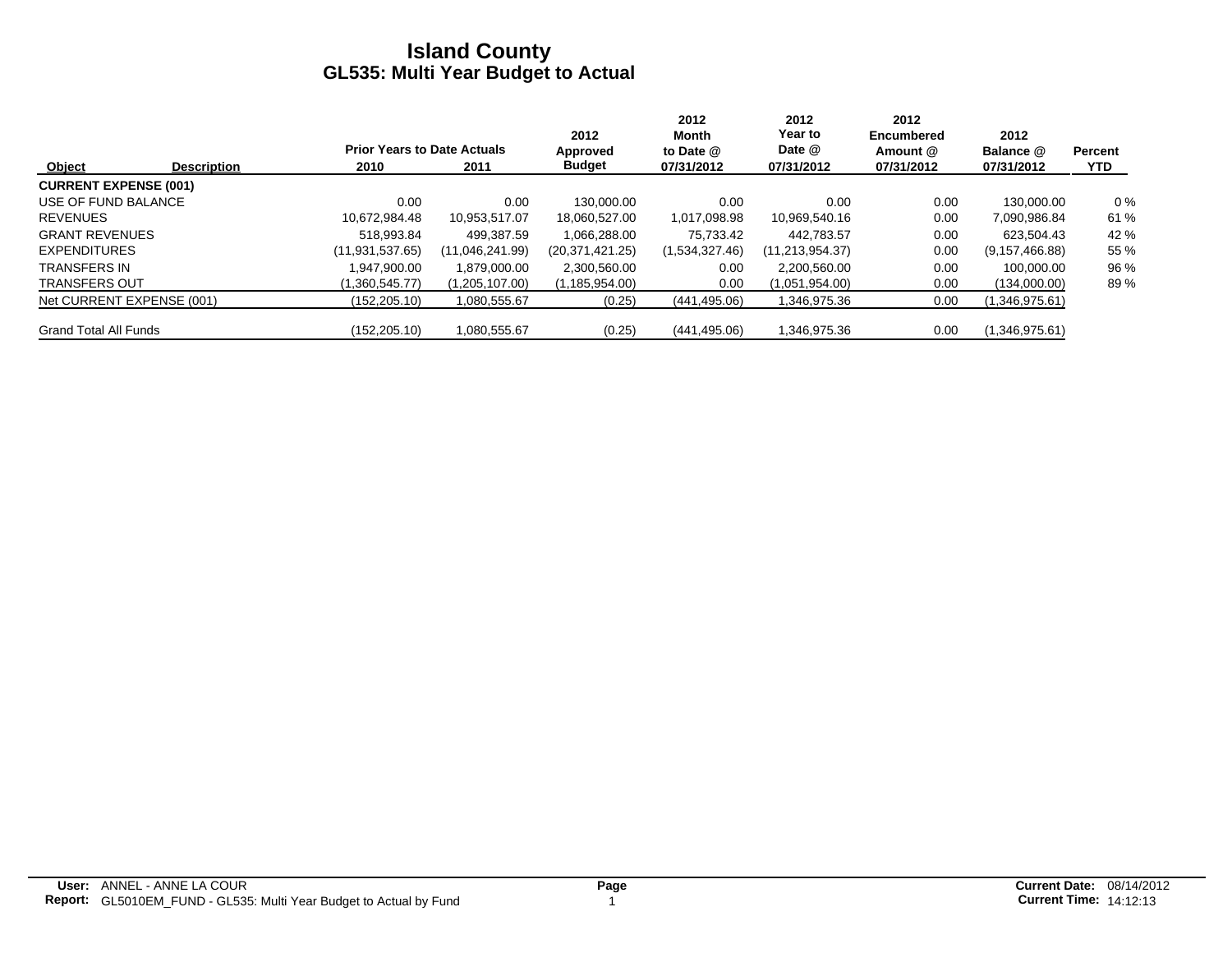|                                                       |                          |                         | <b>Report Date: 07/31/2012</b> |                                 |                       |
|-------------------------------------------------------|--------------------------|-------------------------|--------------------------------|---------------------------------|-----------------------|
| <b>Group - Description</b>                            | <b>Budget</b>            | <b>Actual</b>           | <b>Encumbrance</b>             | <b>Balance</b>                  | Percent<br><b>YTD</b> |
| Dept: 11 PUBLIC WORKS<br>Revenue                      |                          |                         |                                |                                 |                       |
| 34 CHARGES FOR GOODS & SERVICES                       | 10,560.00                | 18,752.90               | 0.00                           | (8,192.90)                      | 177.58                |
| <b>36 MISCELLANEOUS REVENUES</b>                      | 4,000.00                 | 2,578.20                | 0.00                           | 1,421.80                        | 64.45                 |
| 39 OTHER FINANCING SOURCES                            | 167,060.00               | 170,538.35              | 0.00                           | (3,478.35)                      | 102.08                |
| <b>Revenue Total:</b>                                 | 181,620.00               | 191,869.45              | 0.00                           | (10, 249.45)                    | 105.64                |
| <b>Expenditures</b>                                   |                          |                         |                                |                                 |                       |
| 10 SALARIES & BENEFITS                                | 126,700.00               | 83,069.05               | 0.00                           | 43,630.95                       | 65.56                 |
| 20 MAINTENANCE & OPERATIONS                           | 55,420.00                | 28,038.99               | 0.00                           | 27,381.01                       | 50.59                 |
| <b>30 INTERGOVERMENT</b>                              | 0.00                     | 1,035.67                | 0.00                           | (1,035.67)                      | $0.00\,$              |
| <b>Expenditure Total:</b>                             | 182,120.00               | 112,143.71              | 0.00                           | 69,976.29                       | 61.57                 |
| <b>Dept Total:</b>                                    | (500.00)                 | 79,725.74               | 0.00                           | (80, 225.74)                    |                       |
| <b>Dept: 13 HUMAN SERVICES</b><br><b>Expenditures</b> |                          |                         |                                |                                 |                       |
| 20 MAINTENANCE & OPERATIONS                           | 152,435.00               | 76,237.98               | 0.00                           | 76,197.02                       | 50.01                 |
| 50 INTERDEPT & TRANSFERS                              | 6,010.00                 | 6,010.00                | 0.00                           | 0.00                            | 100.00                |
| <b>Expenditure Total:</b>                             | 158,445.00               | 82,247.98               | 0.00                           | 76,197.02                       | 51.90                 |
| <b>Dept Total:</b>                                    | (158, 445.00)            | (82, 247.98)            | 0.00                           | (76, 197.02)                    |                       |
| Dept: 20 ASSESSOR<br><b>Revenue</b>                   |                          |                         |                                |                                 |                       |
| 34 CHARGES FOR GOODS & SERVICES                       | 11,700.00                | 12,116.82               | 0.00                           | (416.82)                        | 103.56                |
| <b>36 MISCELLANEOUS REVENUES</b>                      | 1,000.00                 | 1.00                    | 0.00                           | 999.00                          | 0.10                  |
| <b>Revenue Total:</b>                                 | 12,700.00                | 12,117.82               | 0.00                           | 582.18                          | 95.41                 |
| <b>Expenditures</b>                                   |                          |                         |                                |                                 |                       |
| 10 SALARIES & BENEFITS                                | 932,251.00               | 541,538.30              | 0.00                           | 390,712.70                      | 58.08                 |
| 20 MAINTENANCE & OPERATIONS                           | 110,830.00               | 39,257.68               | 0.00                           | 71,572.32                       | 35.42                 |
| <b>Expenditure Total:</b>                             | 1,043,081.00             | 580,795.98              | 0.00                           | 462,285.02                      | 55.68                 |
| <b>Dept Total:</b>                                    | (1,030,381.00)           | (568, 678.16)           | 0.00                           | (461, 702.84)                   |                       |
| Dept: 21 AUDITOR                                      |                          |                         |                                |                                 |                       |
| <b>Revenue</b>                                        |                          |                         |                                |                                 |                       |
| 32 LICENSES & PERMITS                                 | 4,000.00                 | 3,666.75                | 0.00                           | 333.25                          | 91.66                 |
| 34 CHARGES FOR GOODS & SERVICES                       | 571,000.00               | 370,152.96              | 0.00                           | 200,847.04                      | 64.82                 |
| <b>36 MISCELLANEOUS REVENUES</b>                      | 0.00                     | (1,558.84)              | 0.00                           | 1,558.84                        | 0.00                  |
| <b>Revenue Total:</b>                                 | 575,000.00               | 372,260.87              | 0.00                           | 202,739.13                      | 64.74                 |
| <b>Expenditures</b>                                   |                          |                         |                                |                                 |                       |
| 10 SALARIES & BENEFITS                                | 666,795.00               | 388,577.78              | 0.00                           | 278,217.22                      | 58.27                 |
| 20 MAINTENANCE & OPERATIONS                           | 114,950.00<br>781,745.00 | 64,019.38<br>452,597.16 | 0.00<br>0.00                   | 50,930.62                       | 55.69<br>57.89        |
| <b>Expenditure Total:</b>                             | (206,745.00)             | (80, 336.29)            | 0.00                           | 329,147.84<br>(126, 408.71)     |                       |
| <b>Dept Total:</b>                                    |                          |                         |                                |                                 |                       |
| Dept: 24 CLERK<br><b>Revenue</b>                      |                          |                         |                                |                                 |                       |
| 33 INTERGOVERMENTAL REVENUES                          | 75,000.00                | 33,860.24               | 0.00                           | 41,139.76                       | 45.14                 |
| 34 CHARGES FOR GOODS & SERVICES                       | 197,000.00               | 151,061.82              | 0.00                           | 45,938.18                       | 76.68                 |
| 35 FINES & PENALTIES                                  | 59,400.00                | 32,693.86               | 0.00                           | 26,706.14                       | 55.04                 |
| ANNEL - ANNE LA COUR<br>User:                         | Page                     |                         |                                | <b>Current Date: 08/14/2012</b> |                       |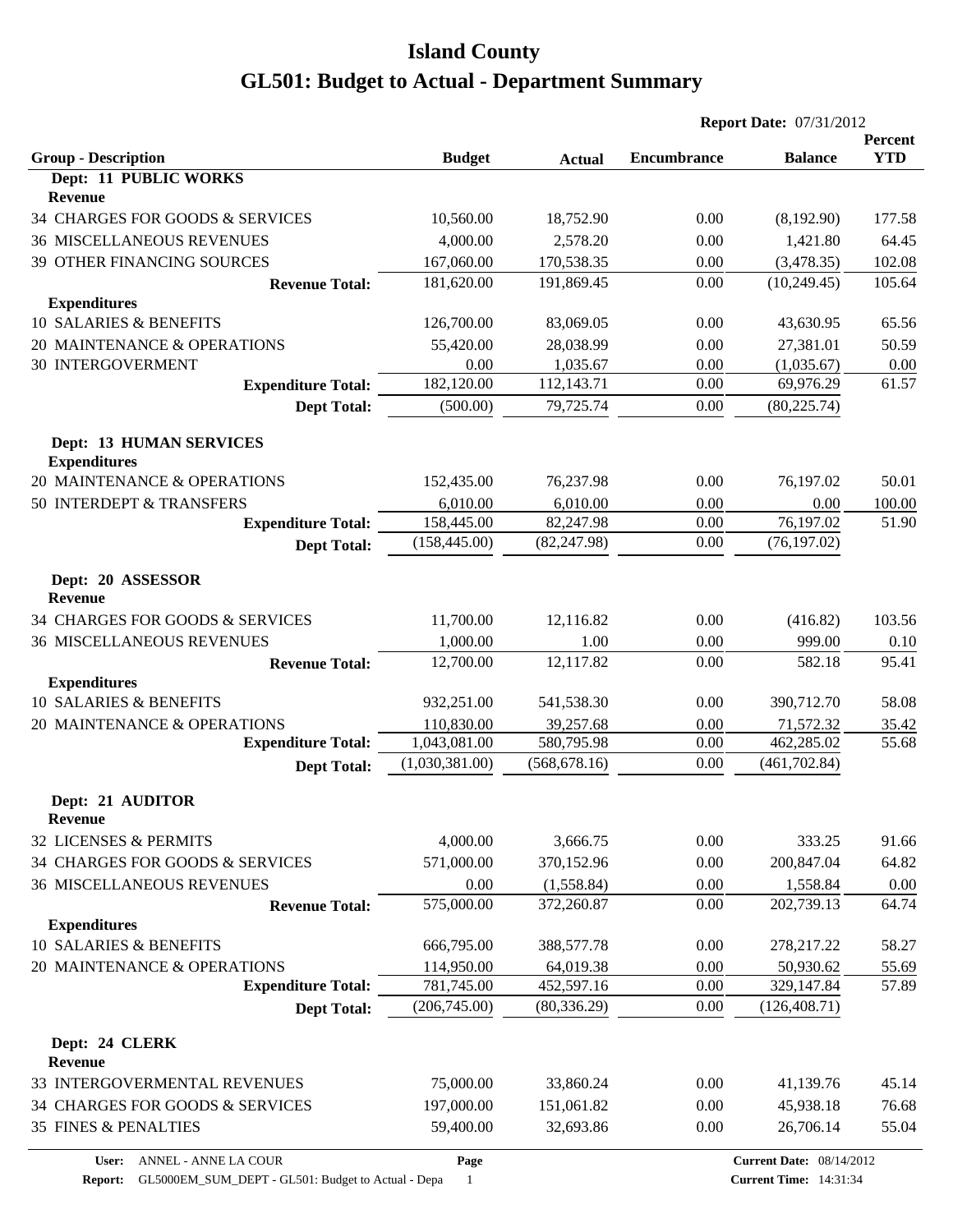|                                                         |               |               |                    | <b>Report Date: 07/31/2012</b> |                              |
|---------------------------------------------------------|---------------|---------------|--------------------|--------------------------------|------------------------------|
| <b>Group - Description</b>                              | <b>Budget</b> | <b>Actual</b> | <b>Encumbrance</b> | <b>Balance</b>                 | <b>Percent</b><br><b>YTD</b> |
| <b>36 MISCELLANEOUS REVENUES</b>                        | 5,000.00      | 3,655.27      | 0.00               | 1,344.73                       | 73.10                        |
| 39 OTHER FINANCING SOURCES                              | 9,000.00      | 9,000.00      | 0.00               | 0.00                           | 100.00                       |
| <b>Revenue Total:</b>                                   | 345,400.00    | 230,271.19    | 0.00               | 115,128.81                     | 66.66                        |
| <b>Expenditures</b>                                     |               |               |                    |                                |                              |
| 10 SALARIES & BENEFITS                                  | 384,600.00    | 211,897.92    | 0.00               | 172,702.08                     | 55.09                        |
| 20 MAINTENANCE & OPERATIONS                             | 31,500.00     | 16,494.95     | 0.00               | 15,005.05                      | 52.36                        |
| <b>Expenditure Total:</b>                               | 416,100.00    | 228,392.87    | 0.00               | 187,707.13                     | 54.88                        |
| <b>Dept Total:</b>                                      | (70,700.00)   | 1,878.32      | 0.00               | (72, 578.32)                   |                              |
| Dept: 25 COMMISSIONERS                                  |               |               |                    |                                |                              |
| <b>Revenue</b>                                          |               |               |                    |                                |                              |
| 34 CHARGES FOR GOODS & SERVICES                         | 500.00        | 132.00        | 0.00               | 368.00                         | 26.40                        |
| <b>36 MISCELLANEOUS REVENUES</b>                        | 7,846.00      | 4,330.68      | 0.00               | 3,515.32                       | 55.19                        |
| <b>Revenue Total:</b>                                   | 8,346.00      | 4,462.68      | 0.00               | 3,883.32                       | 53.47                        |
| <b>Expenditures</b>                                     |               |               |                    |                                |                              |
| 10 SALARIES & BENEFITS                                  | 569,577.00    | 325,876.97    | 0.00               | 243,700.03                     | 57.21                        |
| 20 MAINTENANCE & OPERATIONS                             | 59,850.00     | 22,673.48     | 0.00               | 37,176.52                      | 37.88                        |
| <b>Expenditure Total:</b>                               | 629,427.00    | 348,550.45    | 0.00               | 280,876.55                     | 55.37                        |
| <b>Dept Total:</b>                                      | (621,081.00)  | (344, 087.77) | 0.00               | (276,993.23)                   |                              |
| <b>Dept: 26 CENTRAL SERVICES</b><br><b>Expenditures</b> |               |               |                    |                                |                              |
| 10 SALARIES & BENEFITS                                  | 463,100.00    | 274,761.08    | 0.00               | 188,338.92                     | 59.33                        |
| 20 MAINTENANCE & OPERATIONS                             | 379,200.00    | 197,406.74    | 0.00               | 181,793.26                     | 52.05                        |
| <b>40 CAPITAL</b>                                       | 153,000.00    | 41,639.79     | 0.00               | 111,360.21                     | 27.21                        |
| <b>Expenditure Total:</b>                               | 995,300.00    | 513,807.61    | 0.00               | 481,492.39                     | 51.62                        |
| <b>Dept Total:</b>                                      | (995,300.00)  | (513,807.61)  | 0.00               | (481, 492.39)                  |                              |
| Dept: 27 CORONER<br><b>Revenue</b>                      |               |               |                    |                                |                              |
| 33 INTERGOVERMENTAL REVENUES                            | 20,000.00     | 17,510.40     | 0.00               | 2,489.60                       | 87.55                        |
| <b>36 MISCELLANEOUS REVENUES</b>                        | 0.00          | 200.00        | 0.00               | (200.00)                       | 0.00                         |
| <b>Revenue Total:</b>                                   | 20,000.00     | 17,710.40     | 0.00               | 2,289.60                       | 88.55                        |
| <b>Expenditures</b>                                     |               |               |                    |                                |                              |
| <b>10 SALARIES &amp; BENEFITS</b>                       | 156,800.00    | 92,764.13     | 0.00               | 64,035.87                      | 59.16                        |
| 20 MAINTENANCE & OPERATIONS                             | 68,925.00     | 44,340.92     | 0.00               | 24,584.08                      | 64.33                        |
| <b>Expenditure Total:</b>                               | 225,725.00    | 137,105.05    | 0.00               | 88,619.95                      | 60.73                        |
| <b>Dept Total:</b>                                      | (205, 725.00) | (119, 394.65) | 0.00               | (86, 330.35)                   |                              |
| Dept: 28 FACILITIES & MAINTENANCE<br><b>Revenue</b>     |               |               |                    |                                |                              |
| 34 CHARGES FOR GOODS & SERVICES                         | 40,000.00     | 43,397.91     | 0.00               | (3,397.91)                     | 108.49                       |
| <b>36 MISCELLANEOUS REVENUES</b>                        | 0.00          | 7.29          | 0.00               | (7.29)                         | 0.00                         |
| <b>Revenue Total:</b>                                   | 40,000.00     | 43,405.20     | 0.00               | (3,405.20)                     | 108.51                       |
| <b>Expenditures</b>                                     |               |               |                    |                                |                              |
| <b>10 SALARIES &amp; BENEFITS</b>                       | 575,100.00    | 350,728.61    | 0.00               | 224,371.39                     | 60.98                        |
| 20 MAINTENANCE & OPERATIONS                             | 419,150.00    | 239,520.62    | 0.00               | 179,629.38                     | 57.14                        |
| <b>Expenditure Total:</b>                               | 994,250.00    | 590,249.23    | 0.00               | 404,000.77                     | 59.36                        |
|                                                         |               |               |                    |                                |                              |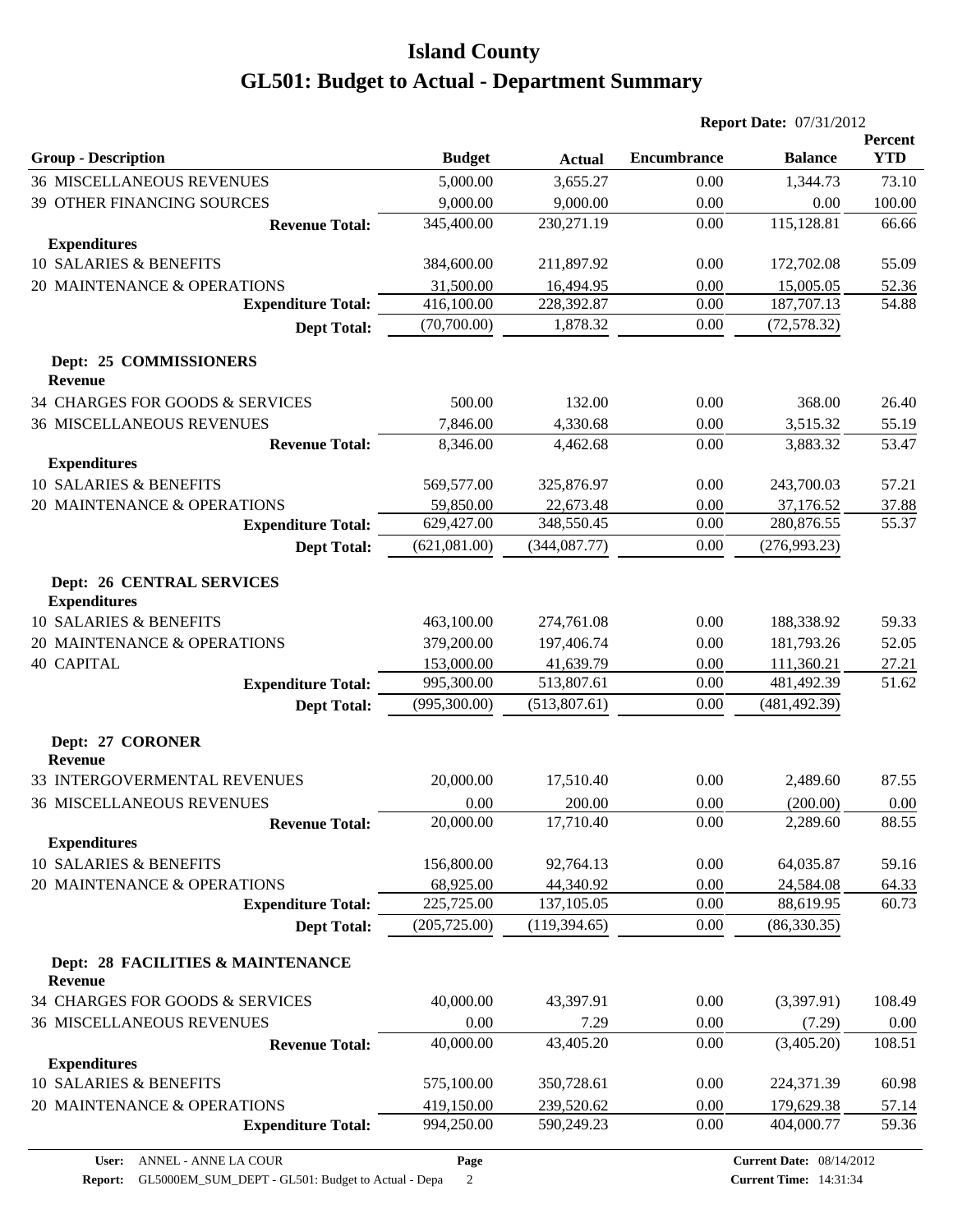|                                                 |                         |                                | <b>Report Date: 07/31/2012</b> |                                 |                |  |
|-------------------------------------------------|-------------------------|--------------------------------|--------------------------------|---------------------------------|----------------|--|
|                                                 |                         |                                |                                |                                 | Percent        |  |
| <b>Group - Description</b>                      | <b>Budget</b>           | <b>Actual</b><br>(546, 844.03) | <b>Encumbrance</b><br>0.00     | <b>Balance</b>                  | <b>YTD</b>     |  |
| <b>Dept Total:</b>                              | (954, 250.00)           |                                |                                | (407, 405.97)                   |                |  |
| Dept: 29 DISTRICT COURT                         |                         |                                |                                |                                 |                |  |
| Revenue                                         |                         |                                |                                |                                 |                |  |
| 33 INTERGOVERMENTAL REVENUES                    | 259,860.00              | 70,941.77                      | 0.00                           | 188,918.23                      | 27.29          |  |
| 34 CHARGES FOR GOODS & SERVICES                 | 186,709.00              | 128,086.48                     | 0.00                           | 58,622.52                       | 68.60          |  |
| <b>35 FINES &amp; PENALTIES</b>                 | 526,300.00              | 291,919.09                     | 0.00                           | 234,380.91                      | 55.46          |  |
| <b>36 MISCELLANEOUS REVENUES</b>                | 14,000.00               | 13,918.91                      | 0.00                           | 81.09                           | 99.42          |  |
| <b>Revenue Total:</b>                           | 986,869.00              | 504,866.25                     | 0.00                           | 482,002.75                      | 51.15          |  |
| <b>Expenditures</b>                             |                         |                                |                                |                                 |                |  |
| 10 SALARIES & BENEFITS                          | 829,500.00              | 489,534.83                     | 0.00                           | 339,965.17                      | 59.01          |  |
| 20 MAINTENANCE & OPERATIONS                     | 91,010.00               | 41,064.97                      | 0.00                           | 49,945.03                       | 45.12          |  |
| <b>Expenditure Total:</b>                       | 920,510.00              | 530,599.80                     | 0.00                           | 389,910.20                      | 57.64          |  |
| <b>Dept Total:</b>                              | 66,359.00               | (25, 733.55)                   | 0.00                           | 92,092.55                       |                |  |
| Dept: 36 MISCELLANEOUS                          |                         |                                |                                |                                 |                |  |
| <b>Revenue</b>                                  |                         |                                |                                |                                 |                |  |
| 34 CHARGES FOR GOODS & SERVICES                 | 500.00                  | 0.00                           | 0.00                           | 500.00                          | 0.00           |  |
| <b>Revenue Total:</b>                           | 500.00                  | 0.00                           | 0.00                           | 500.00                          | 0.00           |  |
| <b>Expenditures</b>                             |                         |                                |                                |                                 |                |  |
| 10 SALARIES & BENEFITS                          | 71,110.00               | 39,689.26                      | 0.00                           | 31,420.74                       | 55.81          |  |
| 20 MAINTENANCE & OPERATIONS                     | 125,700.00              | 28,067.72                      | 0.00                           | 97,632.28                       | 22.32          |  |
| <b>30 INTERGOVERMENT</b>                        | 71,115.25<br>267,925.25 | 57,125.75<br>124,882.73        | 0.00<br>0.00                   | 13,989.50<br>143,042.52         | 80.32<br>46.61 |  |
| <b>Expenditure Total:</b>                       | (267, 425.25)           | (124, 882.73)                  | 0.00                           | (142, 542.52)                   |                |  |
| <b>Dept Total:</b>                              |                         |                                |                                |                                 |                |  |
| Dept: 39 PROSECUTING ATTORNEY<br><b>Revenue</b> |                         |                                |                                |                                 |                |  |
| 33 INTERGOVERMENTAL REVENUES                    | 201,116.00              | 102,229.65                     | 0.00                           | 98,886.35                       | 50.83          |  |
| 34 CHARGES FOR GOODS & SERVICES                 | 25,500.00               | 16,832.51                      | 0.00                           | 8,667.49                        | 66.00          |  |
| <b>35 FINES &amp; PENALTIES</b>                 | 1,000.00                | 342.38                         | 0.00                           | 657.62                          | 34.23          |  |
| <b>36 MISCELLANEOUS REVENUES</b>                | 0.00                    | 1.25                           | 0.00                           | (1.25)                          | $0.00\,$       |  |
| 39 OTHER FINANCING SOURCES                      | 13,000.00               | 13,000.00                      | 0.00                           | 0.00                            | 100.00         |  |
| <b>Revenue Total:</b>                           | 240,616.00              | 132,405.79                     | 0.00                           | 108,210.21                      | 55.02          |  |
| <b>Expenditures</b>                             |                         |                                |                                |                                 |                |  |
| 10 SALARIES & BENEFITS                          | 1,184,300.00            | 693,702.92                     | 0.00                           | 490,597.08                      | 58.57          |  |
| 20 MAINTENANCE & OPERATIONS                     | 103,368.00              | 44,170.88                      | 0.00                           | 59,197.12                       | 42.73          |  |
| <b>40 CAPITAL</b>                               | 17,985.00               | 0.00                           | 0.00                           | 17,985.00                       | 0.00           |  |
| <b>Expenditure Total:</b>                       | 1,305,653.00            | 737,873.80                     | 0.00                           | 567,779.20                      | 56.51          |  |
| <b>Dept Total:</b>                              | (1,065,037.00)          | (605, 468.01)                  | 0.00                           | (459, 568.99)                   |                |  |
| Dept: 40 SHERIFF                                |                         |                                |                                |                                 |                |  |
| <b>Revenue</b>                                  |                         |                                |                                |                                 |                |  |
| 32 LICENSES & PERMITS                           | 20,000.00               | 23,537.90                      | 0.00                           | (3,537.90)                      | 117.68         |  |
| 33 INTERGOVERMENTAL REVENUES                    | 124,000.00              | 156,739.43                     | 0.00                           | (32, 739.43)                    | 126.40         |  |
| 34 CHARGES FOR GOODS & SERVICES                 | 45,500.00               | 23,242.90                      | 0.00                           | 22,257.10                       | 51.08          |  |
| 35 FINES & PENALTIES                            | 0.00                    | 149.25                         | 0.00                           | (149.25)                        | 0.00           |  |
| <b>36 MISCELLANEOUS REVENUES</b>                | 1,000.00                | 8,572.56                       | 0.00                           | (7,572.56)                      | 857.25         |  |
| User: ANNEL - ANNE LA COUR                      | Page                    |                                |                                | <b>Current Date: 08/14/2012</b> |                |  |

**Report:** GL5000EM\_SUM\_DEPT - GL501: Budget to Actual - Depa 3

**Current Time:** 14:31:34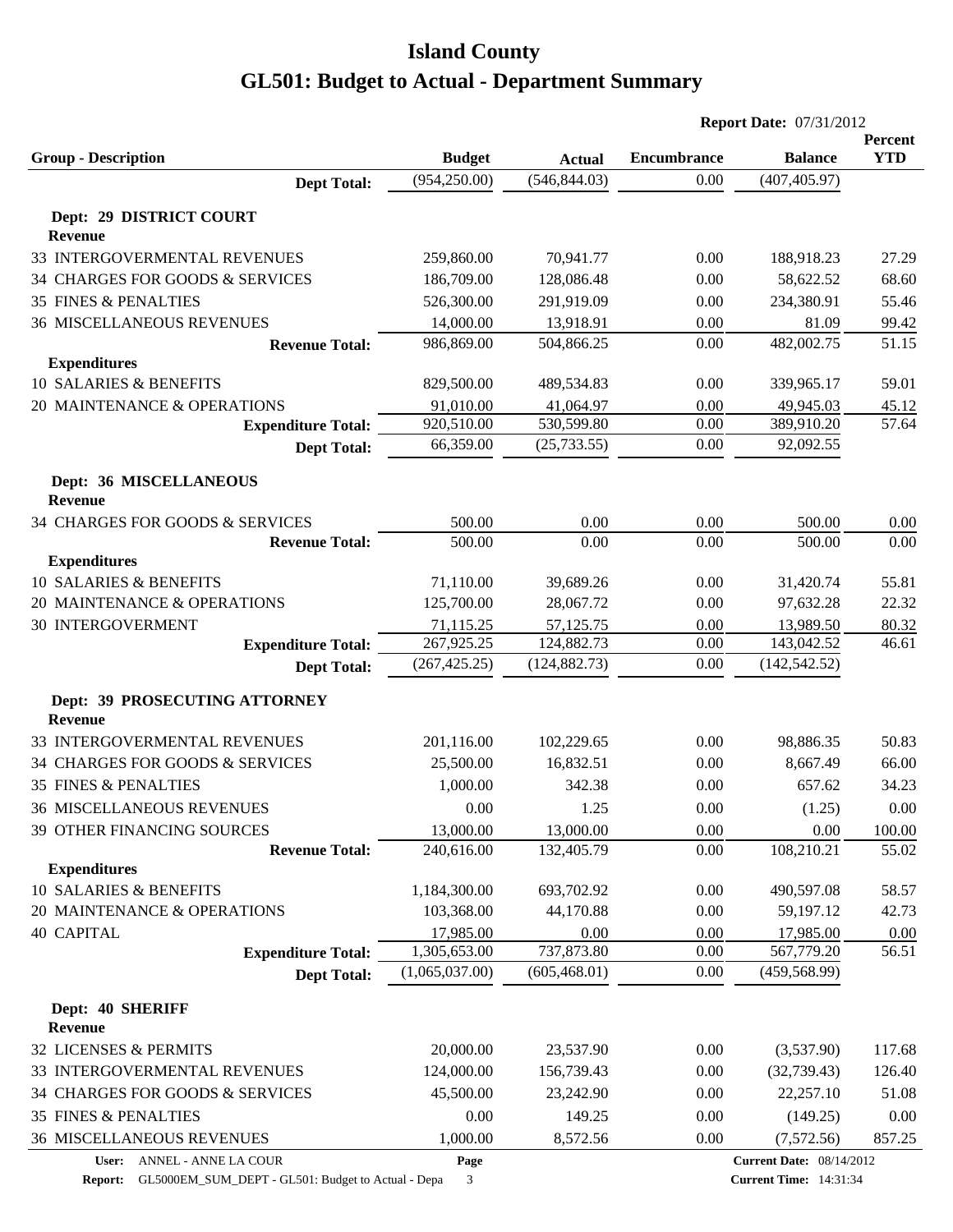|                                                                          |                          |                          | <b>Report Date: 07/31/2012</b> |                                 |                              |
|--------------------------------------------------------------------------|--------------------------|--------------------------|--------------------------------|---------------------------------|------------------------------|
| <b>Group - Description</b>                                               | <b>Budget</b>            | <b>Actual</b>            | <b>Encumbrance</b>             | <b>Balance</b>                  | <b>Percent</b><br><b>YTD</b> |
| <b>38 NONREVENUES</b>                                                    | 0.00                     | 1,555.00                 | 0.00                           | (1,555.00)                      | 0.00                         |
| 39 OTHER FINANCING SOURCES                                               | 750,000.00               | 750,000.00               | 0.00                           | 0.00                            | 100.00                       |
| <b>Revenue Total:</b>                                                    | 940,500.00               | 963,797.04               | 0.00                           | (23, 297.04)                    | 102.47                       |
| <b>Expenditures</b>                                                      |                          |                          |                                |                                 |                              |
| 10 SALARIES & BENEFITS                                                   | 4,966,800.00             | 2,955,905.24             | 0.00                           | 2,010,894.76                    | 59.51                        |
| 20 MAINTENANCE & OPERATIONS                                              | 852,284.00               | 374,181.70               | 0.00                           | 478,102.30                      | 43.90                        |
| <b>30 INTERGOVERMENT</b>                                                 | 590,000.00               | 432,462.00               | 0.00                           | 157,538.00                      | 73.29                        |
| <b>40 CAPITAL</b>                                                        | 0.00                     | 19,735.54                | 0.00                           | (19, 735.54)                    | 0.00                         |
| <b>Expenditure Total:</b>                                                | 6,409,084.00             | 3,782,284.48             | 0.00                           | 2,626,799.52                    | 59.01                        |
| <b>Dept Total:</b>                                                       | (5,468,584.00)           | (2,818,487.44)           | 0.00                           | (2,650,096.56)                  |                              |
| Dept: 41 SUPERIOR COURT<br><b>Revenue</b>                                |                          |                          |                                |                                 |                              |
| 32 LICENSES & PERMITS                                                    | 20,000.00                | 5,566.00                 | 0.00                           | 14,434.00                       | 27.83                        |
| 33 INTERGOVERMENTAL REVENUES                                             | 318,252.00               | 157,196.49               | 0.00                           | 161,055.51                      | 49.39                        |
| 34 CHARGES FOR GOODS & SERVICES                                          | 18,000.00                | 14,876.18                | 0.00                           | 3,123.82                        | 82.64                        |
| <b>36 MISCELLANEOUS REVENUES</b>                                         | 0.00                     | 1,004.00                 | 0.00                           | (1,004.00)                      | 0.00                         |
| <b>Revenue Total:</b>                                                    | 356,252.00               | 178,642.67               | 0.00                           | 177,609.33                      | 50.14                        |
| <b>Expenditures</b>                                                      |                          |                          |                                |                                 |                              |
| 10 SALARIES & BENEFITS                                                   | 846,400.00               | 468,982.02               | 0.00                           | 377,417.98                      | 55.40                        |
| 20 MAINTENANCE & OPERATIONS                                              | 199,583.00               | 41,517.04                | 0.00                           | 158,065.96                      | 20.80                        |
| 50 INTERDEPT & TRANSFERS                                                 | 350,000.00               | 350,000.00               | 0.00                           | 0.00                            | 100.00                       |
| <b>Expenditure Total:</b>                                                | 1,395,983.00             | 860,499.06               | 0.00                           | 535,483.94                      | 61.64                        |
| <b>Dept Total:</b>                                                       | (1,039,731.00)           | (681, 856.39)            | 0.00                           | (357, 874.61)                   |                              |
| <b>Dept: 42 TREASURER</b><br>Revenue                                     |                          |                          |                                |                                 |                              |
| 31 TAXES                                                                 | 85,000.00                | 46,126.57                | 0.00                           | 38,873.43                       | 54.26                        |
| 34 CHARGES FOR GOODS & SERVICES                                          |                          |                          | 0.00                           | 5,394.72                        | 36.49                        |
|                                                                          | 8,495.00                 | 3,100.28                 |                                |                                 |                              |
| <b>36 MISCELLANEOUS REVENUES</b><br><b>Revenue Total:</b>                | 255,000.00<br>348,495.00 | 227,396.37<br>276,623.22 | 0.00<br>0.00                   | 27,603.63<br>71,871.78          | 89.17<br>79.37               |
| <b>Expenditures</b>                                                      |                          |                          |                                |                                 |                              |
| 10 SALARIES & BENEFITS                                                   | 398,600.00               | 239,049.15               | 0.00                           | 159,550.85                      | 59.97                        |
| 20 MAINTENANCE & OPERATIONS                                              | 63,300.00                | 33,106.26                | 0.00                           | 30,193.74                       | 52.30                        |
| <b>60 DEBT SERVICE</b>                                                   | 5,000.00                 | 6,285.76                 | 0.00                           | (1,285.76)                      | 125.71                       |
| <b>Expenditure Total:</b>                                                | 466,900.00               | 278,441.17               | 0.00                           | 188,458.83                      | 59.63                        |
| <b>Dept Total:</b>                                                       | (118, 405.00)            | (1,817.95)               | 0.00                           | (116, 587.05)                   |                              |
| Dept: 47 BUDGET<br><b>Expenditures</b>                                   |                          |                          |                                |                                 |                              |
| 10 SALARIES & BENEFITS                                                   | 116,300.00               | 68,022.04                | 0.00                           | 48,277.96                       | 58.48                        |
| 20 MAINTENANCE & OPERATIONS                                              | 12,100.00                | 5,082.17                 | 0.00                           | 7,017.83                        | 42.00                        |
| <b>Expenditure Total:</b>                                                | 128,400.00               | 73,104.21                | 0.00                           | 55,295.79                       | 56.93                        |
| <b>Dept Total:</b>                                                       | (128,400.00)             | (73, 104.21)             | 0.00                           | (55, 295.79)                    |                              |
| Dept: 48 EMERGENCY MANAGEMENT<br>Revenue<br>33 INTERGOVERMENTAL REVENUES | 325,620.00               | 20,203.63                | 0.00                           | 305,416.37                      | 6.20                         |
| User: ANNEL - ANNE LA COUR                                               | Page                     |                          |                                | <b>Current Date: 08/14/2012</b> |                              |
|                                                                          |                          |                          |                                |                                 |                              |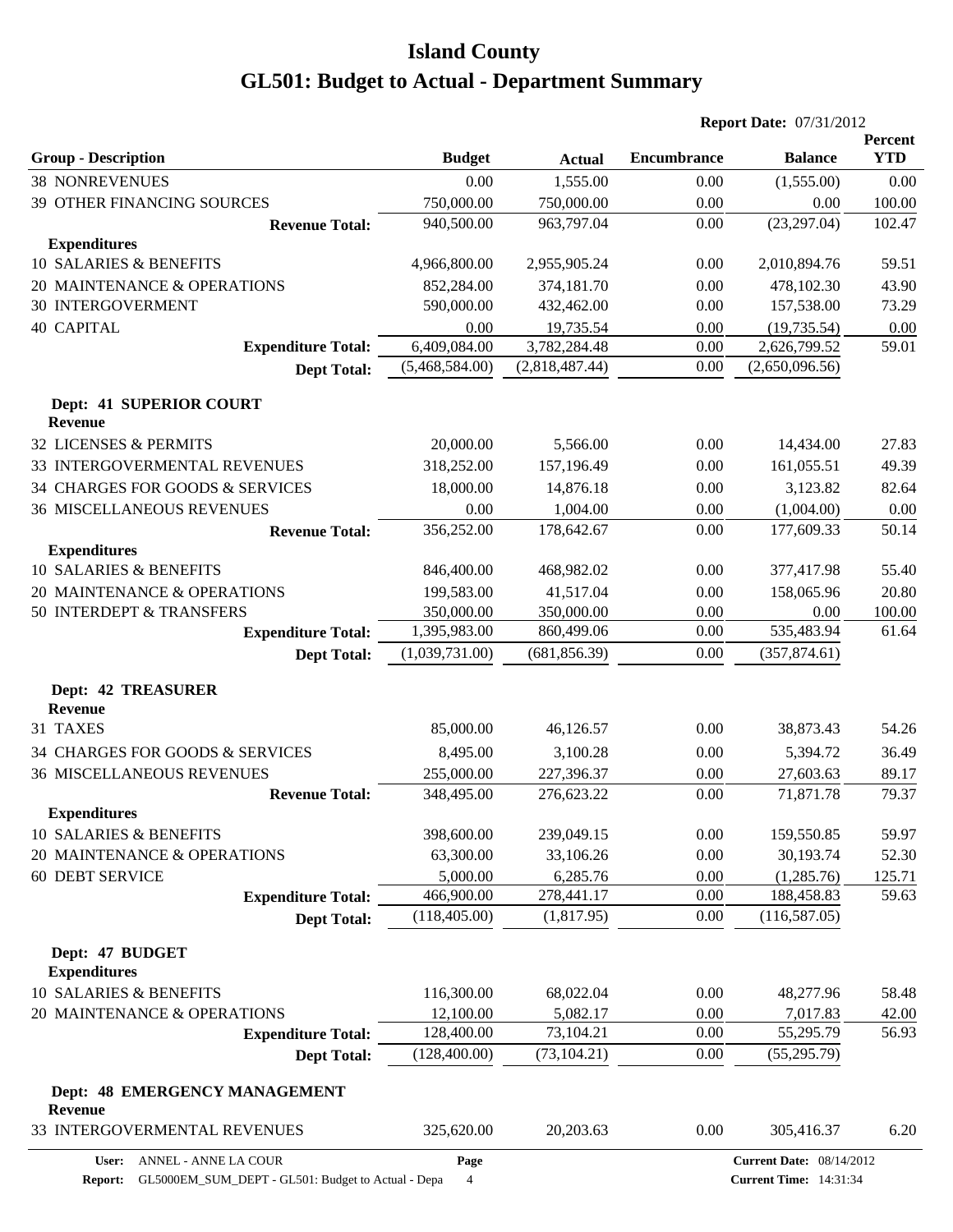|                                                           |                    |                    | <b>Report Date: 07/31/2012</b> |                       |                       |
|-----------------------------------------------------------|--------------------|--------------------|--------------------------------|-----------------------|-----------------------|
|                                                           |                    |                    | <b>Encumbrance</b>             |                       | Percent<br><b>YTD</b> |
| <b>Group - Description</b>                                | <b>Budget</b>      | <b>Actual</b>      |                                | <b>Balance</b>        |                       |
| <b>36 MISCELLANEOUS REVENUES</b><br><b>Revenue Total:</b> | 0.00<br>325,620.00 | 15.00<br>20,218.63 | 0.00<br>0.00                   | (15.00)<br>305,401.37 | 0.00<br>6.20          |
| <b>Expenditures</b>                                       |                    |                    |                                |                       |                       |
| 10 SALARIES & BENEFITS                                    | 68,500.00          | 39,065.26          | 0.00                           | 29,434.74             | 57.02                 |
| 20 MAINTENANCE & OPERATIONS                               | 287,746.00         | 68,271.44          | 0.00                           | 219,474.56            | 23.72                 |
| <b>30 INTERGOVERMENT</b>                                  | 46,224.00          | 0.00               | 0.00                           | 46,224.00             | 0.00                  |
| <b>40 CAPITAL</b>                                         | 0.00               | 0.00               | 0.00                           | 0.00                  | 0.00                  |
| <b>Expenditure Total:</b>                                 | 402,470.00         | 107,336.70         | 0.00                           | 295,133.30            | 26.66                 |
| <b>Dept Total:</b>                                        | (76,850.00)        | (87, 118.07)       | 0.00                           | 10,268.07             |                       |
| Dept: 51 CIVIL SERVICE                                    |                    |                    |                                |                       |                       |
| <b>Expenditures</b>                                       |                    |                    |                                |                       |                       |
| 10 SALARIES & BENEFITS                                    | 0.00               | 0.00               | 0.00                           | 0.00                  | 0.00                  |
| 20 MAINTENANCE & OPERATIONS                               | 0.00<br>0.00       | 0.00<br>0.00       | 0.00<br>0.00                   | 0.00                  | 0.00<br>0.00          |
| <b>Expenditure Total:</b>                                 | 0.00               | 0.00               | 0.00                           | 0.00<br>0.00          |                       |
| <b>Dept Total:</b>                                        |                    |                    |                                |                       |                       |
| Dept: 53 PLANNING<br>Revenue                              |                    |                    |                                |                       |                       |
| 32 LICENSES & PERMITS                                     | 922,458.00         | 482,655.54         | 0.00                           | 439,802.46            | 52.32                 |
| 33 INTERGOVERMENTAL REVENUES                              | 180,000.00         | 80,645.33          | 0.00                           | 99,354.67             | 44.80                 |
| 34 CHARGES FOR GOODS & SERVICES                           | 480,392.00         | 237,690.20         | 0.00                           | 242,701.80            | 49.47                 |
| <b>36 MISCELLANEOUS REVENUES</b>                          | 4,415.00           | 200.08             | 0.00                           | 4,214.92              | 4.53                  |
| 39 OTHER FINANCING SOURCES                                | 149,000.00         | 49,000.00          | 0.00                           | 100,000.00            | 32.88                 |
| <b>Revenue Total:</b>                                     | 1,736,265.00       | 850,191.15         | 0.00                           | 886,073.85            | 48.96                 |
| <b>Expenditures</b>                                       |                    |                    |                                |                       |                       |
| 10 SALARIES & BENEFITS                                    | 1,435,916.00       | 776,646.18         | 0.00                           | 659,269.82            | 54.08                 |
| 20 MAINTENANCE & OPERATIONS                               | 253,444.00         | 97,290.62          | 0.00                           | 156,153.38            | 38.38                 |
| <b>Expenditure Total:</b>                                 | 1,689,360.00       | 873,936.80         | 0.00                           | 815,423.20            | 51.73                 |
| <b>Dept Total:</b>                                        | 46,905.00          | (23,745.65)        | 0.00                           | 70,650.65             |                       |
| Dept: 54 GENERAL SERVICES ADMIN<br><b>Revenue</b>         |                    |                    |                                |                       |                       |
| 32 LICENSES & PERMITS                                     | 0.00               | 10,337.00          | 0.00                           | (10, 337.00)          | 0.00                  |
| 33 INTERGOVERMENTAL REVENUES                              | 57,650.00          | 29,077.00          | 0.00                           | 28,573.00             | 50.43                 |
| 34 CHARGES FOR GOODS & SERVICES                           | 53,342.00          | 11,142.00          | 0.00                           | 42,200.00             | 20.88                 |
| 35 FINES & PENALTIES                                      | 5,000.00           | 285.00             | 0.00                           | 4,715.00              | 5.70                  |
| <b>36 MISCELLANEOUS REVENUES</b>                          | 5,000.00           | 3,039.08           | 0.00                           | 1,960.92              | 60.78                 |
| <b>Revenue Total:</b>                                     | 120,992.00         | 53,880.08          | 0.00                           | 67,111.92             | 44.53                 |
| <b>Expenditures</b>                                       |                    |                    |                                |                       |                       |
| 10 SALARIES & BENEFITS                                    | 102,815.00         | 60,140.15          | 0.00                           | 42,674.85             | 58.49                 |
| 20 MAINTENANCE & OPERATIONS                               | 1,065,934.00       | 583,970.22         | 0.00                           | 481,963.78            | 54.78                 |
| <b>30 INTERGOVERMENT</b>                                  | 9,844.00           | 134.37             | 0.00                           | 9,709.63              | <u>1.36</u>           |
| <b>Expenditure Total:</b>                                 | 1,178,593.00       | 644,244.74         | 0.00                           | 534,348.26            | 54.66                 |
| <b>Dept Total:</b>                                        | (1,057,601.00)     | (590, 364.66)      | 0.00                           | (467, 236.34)         |                       |

#### **Dept: 59 HUMAN RESOURCES Revenue**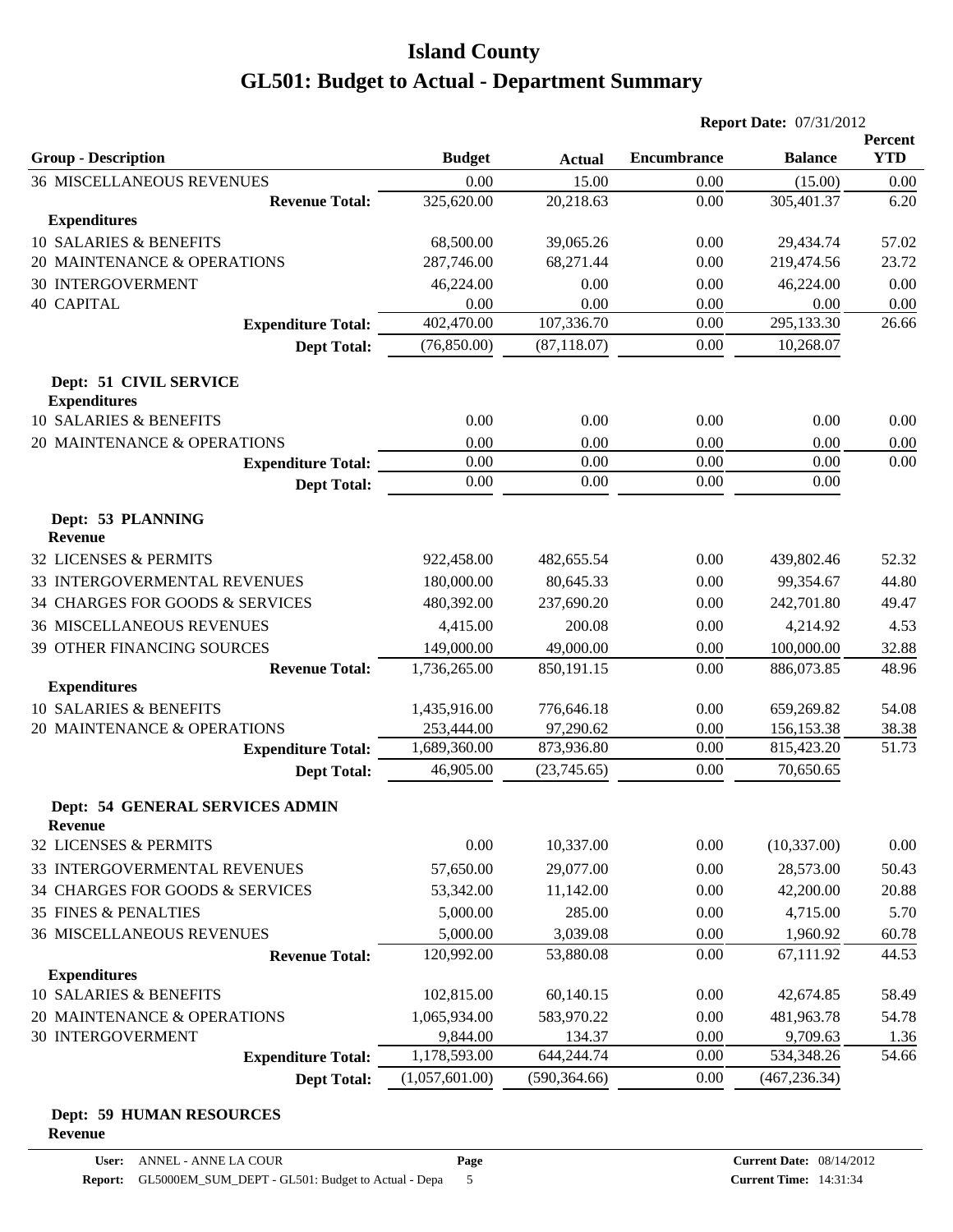|                                                  |               |               | <b>Report Date: 07/31/2012</b> |                |                              |
|--------------------------------------------------|---------------|---------------|--------------------------------|----------------|------------------------------|
| <b>Group - Description</b>                       | <b>Budget</b> | <b>Actual</b> | <b>Encumbrance</b>             | <b>Balance</b> | <b>Percent</b><br><b>YTD</b> |
| 34 CHARGES FOR GOODS & SERVICES                  | 5,200.00      | 0.00          | 0.00                           | 5,200.00       | 0.00                         |
| <b>36 MISCELLANEOUS REVENUES</b>                 | 500.00        | 0.00          | 0.00                           | 500.00         | 0.00                         |
| <b>Revenue Total:</b>                            | 5,700.00      | 0.00          | 0.00                           | 5,700.00       | 0.00                         |
| <b>Expenditures</b>                              |               |               |                                |                |                              |
| 10 SALARIES & BENEFITS                           | 202,600.00    | 108,277.50    | 0.00                           | 94,322.50      | 53.44                        |
| 20 MAINTENANCE & OPERATIONS                      | 18,750.00     | 5,391.79      | 0.00                           | 13,358.21      | 28.75                        |
| <b>Expenditure Total:</b>                        | 221,350.00    | 113,669.29    | 0.00                           | 107,680.71     | 51.35                        |
| <b>Dept Total:</b>                               | (215,650.00)  | (113, 669.29) | 0.00                           | (101, 980.71)  |                              |
| Dept: 90 FUND NON-DEPARTMENTAL<br><b>Revenue</b> |               |               |                                |                |                              |
| <b>30 USE OF FUND BALANCE/RESERVES</b>           | 130,000.00    | 0.00          | 0.00                           | 130,000.00     | 0.00                         |
| 31 TAXES                                         | 12,945,500.00 | 7,681,765.17  | 0.00                           | 5,263,734.83   | 59.33                        |
| 33 INTERGOVERMENTAL REVENUES                     | 1,017,000.00  | 777,208.85    | 0.00                           | 239,791.15     | 76.42                        |
| 34 CHARGES FOR GOODS & SERVICES                  | 2,500.00      | 21,533.26     | 0.00                           | (19,033.26)    | 861.33                       |
| <b>36 MISCELLANEOUS REVENUES</b>                 | 5,000.00      | 67.154.01     | 0.00                           | (62, 154.01)   | 1,343.08                     |
| <b>39 OTHER FINANCING SOURCES</b>                | 1,212,500.00  | 1,212,500.00  | 0.00                           | 0.00           | 100.00                       |
| <b>Revenue Total:</b>                            | 15,312,500.00 | 9,760,161.29  | 0.00                           | 5,552,338.71   | 63.73                        |
| <b>Expenditures</b>                              |               |               |                                |                |                              |
| 10 SALARIES & BENEFITS                           | 30,000.00     | 1,250.00      | 0.00                           | 28,750.00      | 4.16                         |
| 20 MAINTENANCE & OPERATIONS                      | 240,000.00    | 1,000.00      | 0.00                           | 239,000.00     | 0.41                         |
| 50 INTERDEPT & TRANSFERS                         | 1,306,944.00  | 1,090,895.55  | 0.00                           | 216,048.45     | 83.46                        |
| 90 OTHER                                         | 168,010.00    | 0.00          | 0.00                           | 168,010.00     | 0.00                         |
| <b>Expenditure Total:</b>                        | 1,744,954.00  | 1,093,145.55  | 0.00                           | 651,808.45     | 62.64                        |
| <b>Dept Total:</b>                               | 13,567,546.00 | 8,667,015.74  | 0.00                           | 4,900,530.26   |                              |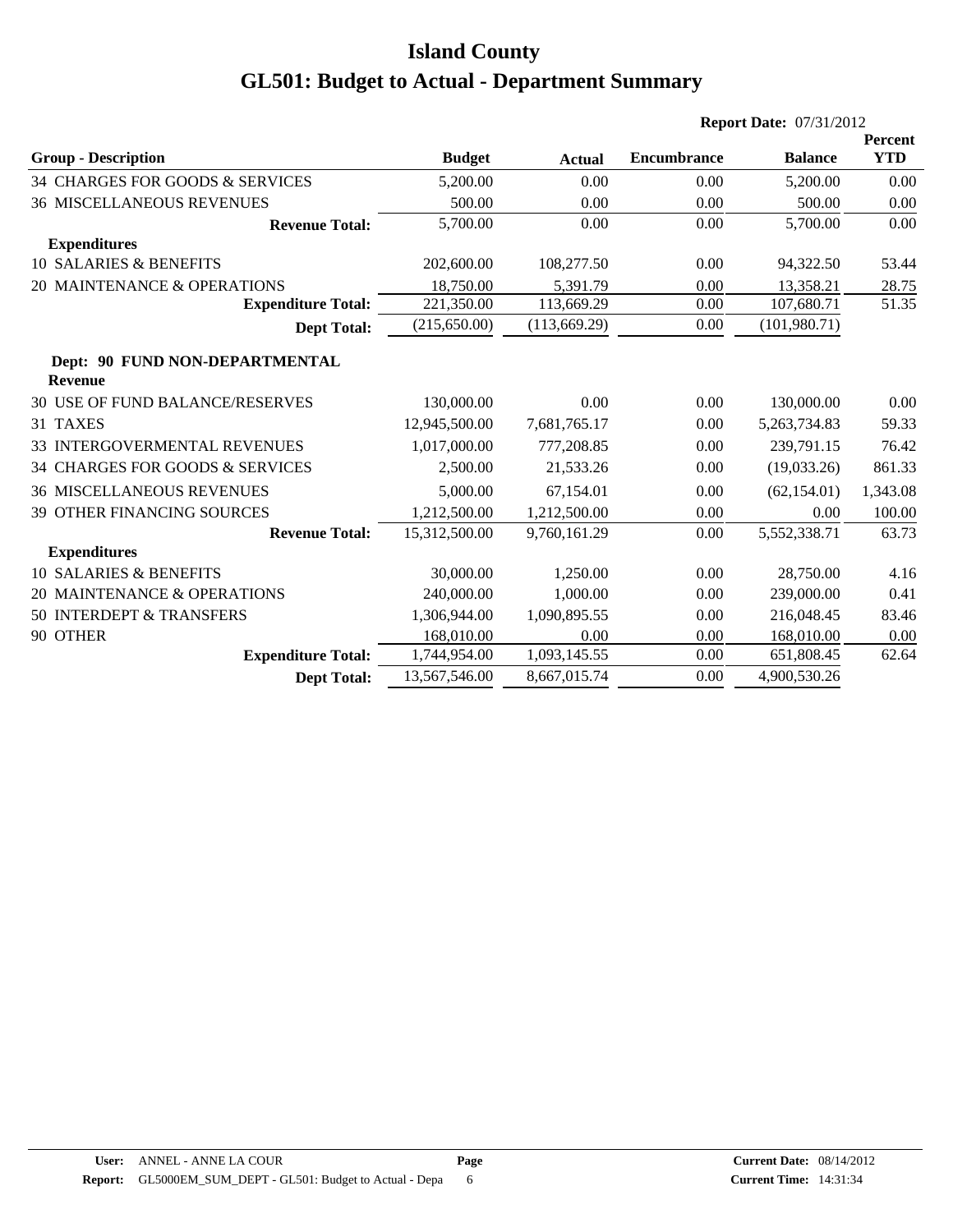|                                  |                                                                                                  |                                            |               | 2012                      | 2012<br><b>Month</b>    | 2012<br>Year to      | 2012<br><b>Encumbered</b> | 2012                    |                                                           |
|----------------------------------|--------------------------------------------------------------------------------------------------|--------------------------------------------|---------------|---------------------------|-------------------------|----------------------|---------------------------|-------------------------|-----------------------------------------------------------|
| Object                           | <b>Description</b>                                                                               | <b>Prior Years to Date Actuals</b><br>2010 | 2011          | Approved<br><b>Budget</b> | to Date @<br>07/31/2012 | Date @<br>07/31/2012 | Amount @<br>07/31/2012    | Balance @<br>07/31/2012 | Percent<br><b>YTD</b>                                     |
|                                  | 2% HOTEL/MOTEL PUBLIC FACILITI (124)                                                             |                                            |               |                           |                         |                      |                           |                         |                                                           |
| USE OF FUND BALANCE              |                                                                                                  | 0.00                                       | 0.00          | 0.00                      | 0.00                    | 0.00                 | 0.00                      | 0.00                    | $0\%$                                                     |
| <b>REVENUES</b>                  |                                                                                                  | 46,396.65                                  | 56,392.43     | 130,100.00                | 10,121.83               | 60,708.01            | 0.00                      | 69,391.99               | 47 %                                                      |
| <b>EXPENDITURES</b>              |                                                                                                  | (71, 351.01)                               | (61, 992.74)  | (125,000.00)              | (5,601.46)              | (59, 149.24)         | 0.00                      | (65, 850.76)            | 47 %                                                      |
| <b>TRANSFERS OUT</b>             |                                                                                                  | (4,600.00)                                 | (4,500.00)    | (5,100.00)                | 0.00                    | (5,100.00)           | 0.00                      | 0.00                    | 100 %                                                     |
|                                  | Net 2% HOTEL/MOTEL PUBLIC FACILITI (124)                                                         | (29, 554.36)                               | (10, 100.31)  | 0.00                      | 4,520.37                | (3,541.23)           | 0.00                      | 3,541.23                |                                                           |
|                                  | <b>ALCOHOL/SUBSTANCE ABUSE (123)</b>                                                             |                                            |               |                           |                         |                      |                           |                         |                                                           |
| USE OF FUND BALANCE              |                                                                                                  | 0.00                                       | 0.00          | 0.00                      | 0.00                    | 0.00                 | 0.00                      | 0.00                    | 0%                                                        |
| <b>REVENUES</b>                  |                                                                                                  | 29,580.52                                  | 5,221.45      | 96,000.00                 | 6,129.22                | 45,327.34            | 0.00                      | 50,672.66               | 47 %                                                      |
| <b>GRANT REVENUES</b>            |                                                                                                  | 276.507.28                                 | 214,593.44    | 499.263.00                | 27,700.56               | 171,449.24           | 0.00                      | 327,813.76              | 34 %                                                      |
| <b>EXPENDITURES</b>              |                                                                                                  | (259, 419.55)                              | (308, 242.13) | (596, 263.00)             | (44,665.30)             | (273, 327.92)        | 0.00                      | (322, 935.08)           | 46 %                                                      |
| <b>TRANSFERS IN</b>              |                                                                                                  | 28,883.00                                  | 0.00          | 6,000.00                  | 0.00                    | 6,000.00             | 0.00                      | 0.00                    | 100 %                                                     |
| <b>TRANSFERS OUT</b>             |                                                                                                  | 0.00                                       | (1,587.40)    | (5,000.00)                | 0.00                    | (5,000.00)           | 0.00                      | 0.00                    | 100 %                                                     |
|                                  | Net ALCOHOL/SUBSTANCE ABUSE (123)                                                                | 75,551.25                                  | (90,014.64)   | 0.00                      | (10.835.52)             | (55, 551.34)         | 0.00                      | 55,551.34               |                                                           |
| <b>ANTI-PROFITEERING (136)</b>   |                                                                                                  |                                            |               |                           |                         |                      |                           |                         |                                                           |
| USE OF FUND BALANCE              |                                                                                                  | 0.00                                       | 0.00          | 0.00                      | 0.00                    | 0.00                 | 0.00                      | 0.00                    | 0%                                                        |
| <b>REVENUES</b>                  |                                                                                                  | 19.62                                      | 13.76         | 0.00                      | 1.90                    | 10.98                | 0.00                      | (10.98)                 | 0%                                                        |
| <b>TRANSFERS OUT</b>             |                                                                                                  | 0.00                                       | 0.00          | 0.00                      | 0.00                    | 0.00                 | 0.00                      | 0.00                    | 0%                                                        |
| Net ANTI-PROFITEERING (136)      |                                                                                                  | 19.62                                      | 13.76         | 0.00                      | 1.90                    | 10.98                | 0.00                      | (10.98)                 |                                                           |
| <b>AUDITOR'S O &amp; M (118)</b> |                                                                                                  |                                            |               |                           |                         |                      |                           |                         |                                                           |
| USE OF FUND BALANCE              |                                                                                                  | 0.00                                       | 0.00          | 0.00                      | 0.00                    | 0.00                 | 0.00                      | 0.00                    | 0%                                                        |
| <b>REVENUES</b>                  |                                                                                                  | 101,188.08                                 | 97,657.22     | 116,000.00                | 62,806.39               | 98,229.39            | 0.00                      | 17,770.61               | 85 %                                                      |
| <b>EXPENDITURES</b>              |                                                                                                  | (79,047.87)                                | (84, 735.51)  | (141, 400.00)             | 4,887.90                | (89, 352.22)         | 0.00                      | (52,047.78)             | 63%                                                       |
| <b>TRANSFERS IN</b>              |                                                                                                  | 25,400.00                                  | 25,400.00     | 25,400.00                 | 0.00                    | 25,400.00            | 0.00                      | 0.00                    | 100%                                                      |
| <b>TRANSFERS OUT</b>             |                                                                                                  | 0.00                                       | 0.00          | 0.00                      | 0.00                    | 0.00                 | 0.00                      | 0.00                    | $0\%$                                                     |
| Net AUDITOR'S O & M (118)        |                                                                                                  | 47.540.21                                  | 38.321.71     | 0.00                      | 67.694.29               | 34.277.17            | 0.00                      | (34.277.17)             |                                                           |
| <b>CAPITAL DRAINAGE (321)</b>    |                                                                                                  |                                            |               |                           |                         |                      |                           |                         |                                                           |
| <b>REVENUES</b>                  |                                                                                                  | 0.00                                       | 0.00          | 0.00                      | 0.00                    | 0.00                 | 0.00                      | 0.00                    | $0\%$                                                     |
| <b>EXPENDITURES</b>              |                                                                                                  | (53,994.83)                                | (50, 309.72)  | (770,000.00)              | (16, 523.02)            | (130, 307.52)        | 0.00                      | (639, 692.48)           | 17%                                                       |
| <b>TRANSFERS IN</b>              |                                                                                                  | 100,000.00                                 | 111,000.00    | 801,500.00                | 0.00                    | 295,588.40           | 0.00                      | 505,911.60              | 37 %                                                      |
| <b>TRANSFERS OUT</b>             |                                                                                                  | (22,700.00)                                | (16,800.00)   | (31,500.00)               | 0.00                    | (31,500.00)          | 0.00                      | 0.00                    | 100 %                                                     |
| Net CAPITAL DRAINAGE (321)       |                                                                                                  | 23,305.17                                  | 43,890.28     | 0.00                      | (16, 523.02)            | 133,780.88           | 0.00                      | (133,780.88)            |                                                           |
| <b>CASA FUND (131)</b>           |                                                                                                  |                                            |               |                           |                         |                      |                           |                         |                                                           |
| USE OF FUND BALANCE              |                                                                                                  | 0.00                                       | 0.00          | 0.00                      | 0.00                    | 0.00                 | 0.00                      | 0.00                    | $0\%$                                                     |
| <b>REVENUES</b>                  |                                                                                                  | 0.00                                       | 4,570.85      | 0.00                      | 0.00                    | 0.00                 | 0.00                      | 0.00                    | 0%                                                        |
| <b>GRANT REVENUES</b>            |                                                                                                  | 24,596.25                                  | 22,527.65     | 59,031.00                 | 5,024.00                | 30,429.25            | 0.00                      | 28,601.75               | 52 %                                                      |
| <b>EXPENDITURES</b>              |                                                                                                  | (70, 407.24)                               | (62, 731.98)  | (109, 622.00)             | (7,845.42)              | (63, 261.76)         | 0.00                      | (46, 360.24)            | 58 %                                                      |
| <b>TRANSFERS IN</b>              |                                                                                                  | 50,591.00                                  | 50,591.00     | 50,591.00                 | 0.00                    | 50,591.00            | 0.00                      | 0.00                    | 100 %                                                     |
|                                  | User: ANNEL - ANNE LA COUR<br>Report: GL5010EM_FUND - GL535: Multi Year Budget to Actual by Fund |                                            |               | Page<br>$\mathbf{1}$      |                         |                      |                           |                         | Current Date: 08/14/2012<br><b>Current Time: 14:35:54</b> |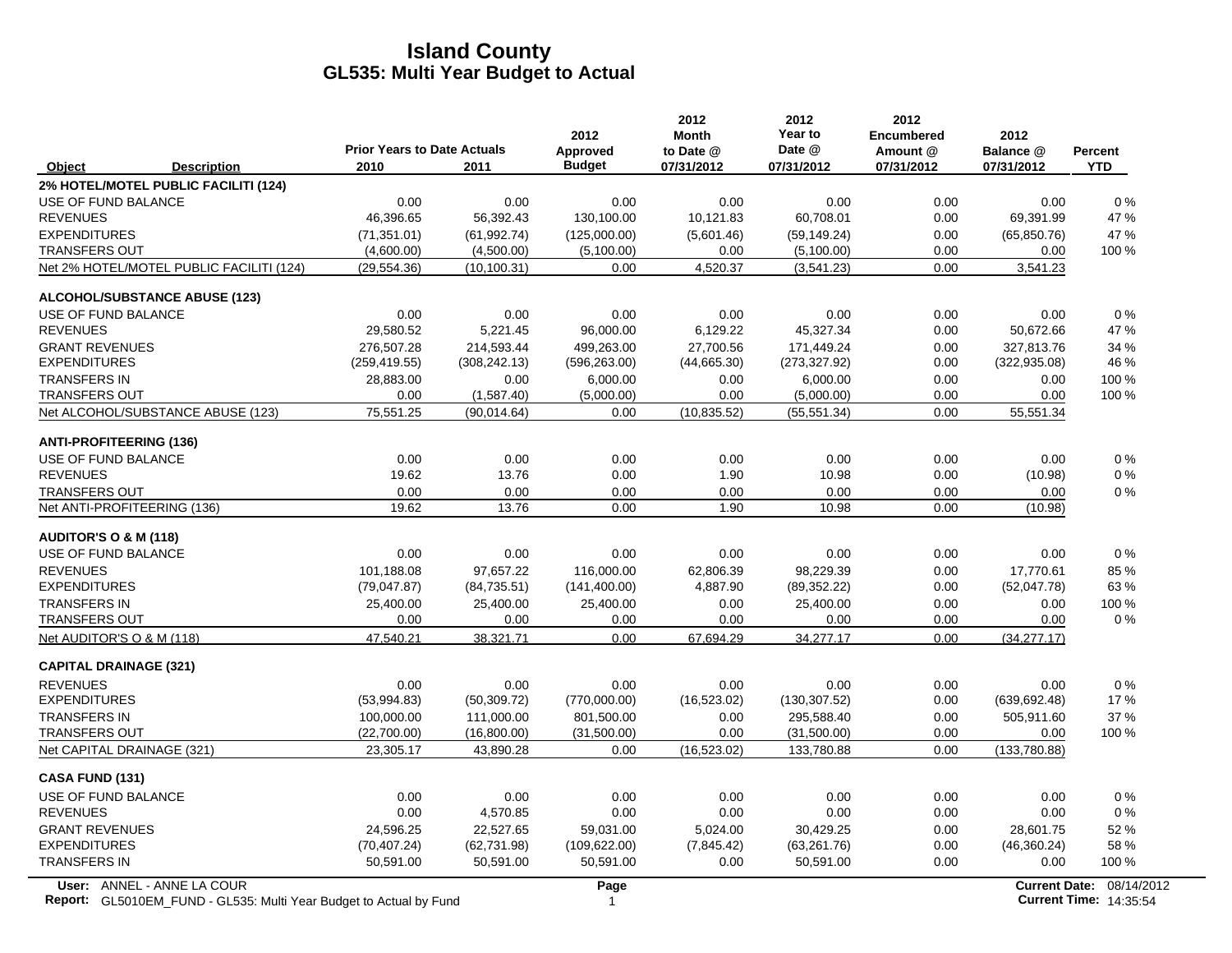|                                   |                                             | <b>Prior Years to Date Actuals</b> |               | 2012<br>Approved | 2012<br><b>Month</b><br>to Date @ | 2012<br>Year to<br>Date @ | 2012<br><b>Encumbered</b><br>Amount @ | 2012<br>Balance @ | Percent    |
|-----------------------------------|---------------------------------------------|------------------------------------|---------------|------------------|-----------------------------------|---------------------------|---------------------------------------|-------------------|------------|
| Object                            | <b>Description</b>                          | 2010                               | 2011          | <b>Budget</b>    | 07/31/2012                        | 07/31/2012                | 07/31/2012                            | 07/31/2012        | <b>YTD</b> |
| <b>TRANSFERS OUT</b>              |                                             | 0.00                               | 0.00          | 0.00             | 0.00                              | 0.00                      | 0.00                                  | 0.00              | $0\%$      |
| Net CASA FUND (131)               |                                             | 4,780.01                           | 14,957.52     | 0.00             | (2,821.42)                        | 17,758.49                 | 0.00                                  | (17, 758.49)      |            |
| <b>CLEAN WATER UTILITY (154)</b>  |                                             |                                    |               |                  |                                   |                           |                                       |                   |            |
| <b>REVENUES</b>                   |                                             | 0.00                               | 0.00          | 714,000.00       | 8,518.20                          | 824.323.41                | 0.00                                  | (110, 323.41)     | 115 %      |
| <b>GRANT REVENUES</b>             |                                             | 0.00                               | 0.00          | 195,500.00       | 0.00                              | 0.00                      | 0.00                                  | 195,500.00        | $0\%$      |
| <b>EXPENDITURES</b>               |                                             | 0.00                               | 0.00          | (425,500.00)     | (22,652.45)                       | (188, 560.34)             | 0.00                                  | (236, 939.66)     | 44 %       |
| <b>TRANSFERS OUT</b>              |                                             | 0.00                               | 0.00          | (484,000.00)     | 0.00                              | 0.00                      | 0.00                                  | (484,000.00)      | $0\%$      |
| Net CLEAN WATER UTILITY (154)     |                                             | 0.00                               | 0.00          | 0.00             | (14, 134.25)                      | 635,763.07                | 0.00                                  | (635, 763.07)     |            |
|                                   | <b>COMM MENTAL HEALTH FACILITY (148)</b>    |                                    |               |                  |                                   |                           |                                       |                   |            |
| <b>REVENUES</b>                   |                                             | 2.411.30                           | 2.893.56      | 5,566.00         | 964.52                            | 3,375.82                  | 0.00                                  | 2,190.18          | 61 %       |
| <b>EXPENDITURES</b>               |                                             | (2,867.27)                         | (3,940.49)    | (5,566.00)       | (423.76)                          | (2,966.32)                | 0.00                                  | (2,599.68)        | 53 %       |
| <b>TRANSFERS OUT</b>              |                                             | 0.00                               | 0.00          | 0.00             | 0.00                              | 0.00                      | 0.00                                  | 0.00              | $0\%$      |
|                                   | Net COMM MENTAL HEALTH FACILITY (148)       | (455.97)                           | (1,046.93)    | 0.00             | 540.76                            | 409.50                    | 0.00                                  | (409.50)          |            |
| <b>CONSERVATION FUTURES (132)</b> |                                             |                                    |               |                  |                                   |                           |                                       |                   |            |
| USE OF FUND BALANCE               |                                             | 0.00                               | 0.00          | 0.00             | 0.00                              | 0.00                      | 0.00                                  | 0.00              | $0\%$      |
| <b>REVENUES</b>                   |                                             | 367.616.77                         | 381.539.43    | 771,380.00       | 3.770.93                          | 379.970.93                | 0.00                                  | 391.409.07        | 49%        |
| <b>GRANT REVENUES</b>             |                                             | 301,421.20                         | 27,291.64     | 0.00             | 0.00                              | 1,296.84                  | 0.00                                  | (1,296.84)        | $0\%$      |
| <b>EXPENDITURES</b>               |                                             | (70, 816.73)                       | (87, 843.60)  | (771, 380.00)    | (133.05)                          | (63, 456.51)              | 0.00                                  | (707, 923.49)     | 8%         |
| <b>TRANSFERS OUT</b>              |                                             | 0.00                               | 0.00          | 0.00             | 0.00                              | 0.00                      | 0.00                                  | 0.00              | $0\%$      |
| Net CONSERVATION FUTURES (132)    |                                             | 598,221.24                         | 320,987.47    | 0.00             | 3,637.88                          | 317,811.26                | 0.00                                  | (317, 811.26)     |            |
|                                   | <b>CONSTRUCTION &amp; ACQUISITION (308)</b> |                                    |               |                  |                                   |                           |                                       |                   |            |
| USE OF FUND BALANCE               |                                             | 0.00                               | 0.00          | 0.00             | 0.00                              | 0.00                      | 0.00                                  | 0.00              | $0\%$      |
| <b>EXPENDITURES</b>               |                                             | 0.00                               | 0.00          | 0.00             | 0.00                              | 0.00                      | 0.00                                  | 0.00              | $0\%$      |
| <b>TRANSFERS IN</b>               |                                             | 0.00                               | 0.00          | 0.00             | 0.00                              | 0.00                      | 0.00                                  | 0.00              | $0\%$      |
|                                   | Net CONSTRUCTION & ACQUISITION (308)        | 0.00                               | 0.00          | 0.00             | 0.00                              | 0.00                      | 0.00                                  | 0.00              |            |
| <b>CORNET BAY DOCK (119)</b>      |                                             |                                    |               |                  |                                   |                           |                                       |                   |            |
| <b>REVENUES</b>                   |                                             | 12.706.75                          | 14,770.00     | 16,400.00        | 0.00                              | 10,345.00                 | 0.00                                  | 6.055.00          | 63%        |
| <b>EXPENDITURES</b>               |                                             | (3,852.74)                         | (4,294.99)    | (15,700.00)      | (735.75)                          | (4,277.22)                | 0.00                                  | (11, 422.78)      | 27 %       |
| <b>TRANSFERS OUT</b>              |                                             | (600.00)                           | (700.00)      | (700.00)         | 0.00                              | (700.00)                  | 0.00                                  | 0.00              | 100 %      |
| Net CORNET BAY DOCK (119)         |                                             | 8,254.01                           | 9,775.01      | 0.00             | (735.75)                          | 5,367.78                  | 0.00                                  | (5,367.78)        |            |
| <b>COUNTY FAIR (110)</b>          |                                             |                                    |               |                  |                                   |                           |                                       |                   |            |
| <b>REVENUES</b>                   |                                             | 92,273.48                          | 96,273.43     | 236,650.00       | 1,620.00                          | 77,892.06                 | 0.00                                  | 158,757.94        | 33 %       |
| <b>GRANT REVENUES</b>             |                                             | 0.00                               | 0.00          | 35,000.00        | 0.00                              | 0.00                      | 0.00                                  | 35,000.00         | 0%         |
| <b>EXPENDITURES</b>               |                                             | (159, 857.47)                      | (177, 919.68) | (301,650.00)     | 91.75                             | (44, 713.17)              | 0.00                                  | (256, 936.83)     | 15 %       |
| <b>TRANSFERS IN</b>               |                                             | 13,962.19                          | 17,455.42     | 30,000.00        | 0.00                              | 0.00                      | 0.00                                  | 30,000.00         | 0%         |
| <b>TRANSFERS OUT</b>              |                                             | 0.00                               | 0.00          | 0.00             | 0.00                              | 0.00                      | 0.00                                  | 0.00              | 0%         |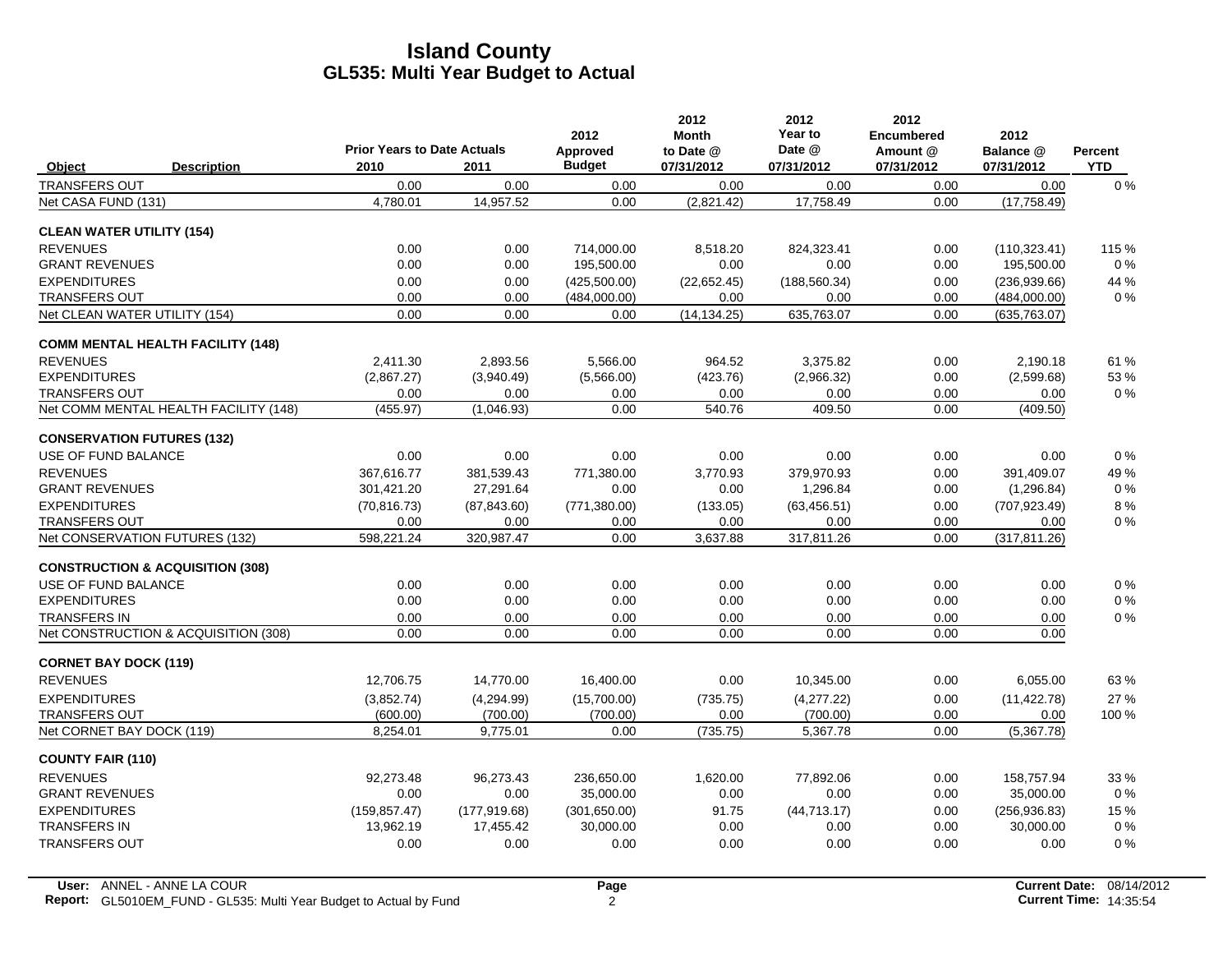|                                         |                                    |                | 2012              | 2012<br><b>Month</b> | 2012<br>Year to  | 2012<br><b>Encumbered</b> | 2012           |                |
|-----------------------------------------|------------------------------------|----------------|-------------------|----------------------|------------------|---------------------------|----------------|----------------|
|                                         | <b>Prior Years to Date Actuals</b> |                | Approved          | to Date @            | Date @           | Amount @                  | Balance @      | <b>Percent</b> |
| Object<br><b>Description</b>            | 2010                               | 2011           | <b>Budget</b>     | 07/31/2012           | 07/31/2012       | 07/31/2012                | 07/31/2012     | <b>YTD</b>     |
| Net COUNTY FAIR (110)                   | (53,621.80)                        | (64, 190.83)   | 0.00              | 1.711.75             | 33.178.89        | 0.00                      | (33, 178.89)   |                |
| <b>COUNTY LAW LIBRARY (103)</b>         |                                    |                |                   |                      |                  |                           |                |                |
| USE OF FUND BALANCE                     | 0.00                               | 0.00           | 0.00              | 0.00                 | 0.00             | 0.00                      | 0.00           | 0%             |
| <b>REVENUES</b>                         | 15.019.91                          | 15.758.16      | 27.100.00         | 2.360.05             | 14.783.66        | 0.00                      | 12,316.34      | 55 %           |
| <b>EXPENDITURES</b>                     | (17, 442.64)                       | (17, 490.95)   | (27, 100.00)      | (3,323.81)           | (17,631.52)      | 0.00                      | (9,468.48)     | 65 %           |
| <b>TRANSFERS OUT</b>                    | 0.00                               | 0.00           | 0.00              | 0.00                 | 0.00             | 0.00                      | 0.00           | $0\%$          |
| Net COUNTY LAW LIBRARY (103)            | (2, 422.73)                        | (1,732.79)     | 0.00              | (963.76)             | (2,847.86)       | 0.00                      | 2,847.86       |                |
| <b>COUNTY ROAD (101)</b>                |                                    |                |                   |                      |                  |                           |                |                |
| USE OF FUND BALANCE                     | 0.00                               | 0.00           | 0.00              | 0.00                 | 0.00             | 0.00                      | 0.00           | 0%             |
| <b>REVENUES</b>                         | 8,017,656.48                       | 8,230,587.78   | 14,145,653.00     | 604,334.63           | 8,062,484.71     | 0.00                      | 6,083,168.29   | 57%            |
| <b>GRANT REVENUES</b>                   | 561,251.14                         | 700,107.41     | 2,548,000.00      | 103,462.20           | 792,768.10       | 0.00                      | 1,755,231.90   | 31 %           |
| <b>EXPENDITURES</b>                     | (5,626,151.85)                     | (5,912,814.86) | (14, 493, 086.00) | (729, 722.90)        | (5, 153, 757.89) | 0.00                      | (9,339,328.11) | 36 %           |
| <b>TRANSFERS IN</b>                     | 0.00                               | 0.00           | 134,000.00        | 0.00                 | 134,000.00       | 0.00                      | 0.00           | 100 %          |
| <b>TRANSFERS OUT</b>                    | (1,526,217.00)                     | (1,514,967.00) | (2,334,567.00)    | 0.00                 | (1,618,567.00)   | 0.00                      | (716,000.00)   | 69%            |
| Net COUNTY ROAD (101)                   | 1,426,538.77                       | 1,502,913.33   | 0.00              | (21, 926.07)         | 2,216,927.92     | 0.00                      | (2,216,927.92) |                |
| <b>COURTHOUSE EXPANSION (309)</b>       |                                    |                |                   |                      |                  |                           |                |                |
| <b>REVENUES</b>                         | 14.69                              | 10.30          | 0.00              | 1.41                 | 8.18             | 0.00                      | (8.18)         | $0\%$          |
| Net COURTHOUSE EXPANSION (309)          | 14.69                              | 10.30          | 0.00              | 1.41                 | 8.18             | 0.00                      | (8.18)         |                |
| <b>DEVELOPMENTAL DISABILITIES (114)</b> |                                    |                |                   |                      |                  |                           |                |                |
| USE OF FUND BALANCE                     | 0.00                               | 0.00           | 0.00              | 0.00                 | 0.00             | 0.00                      | 0.00           | $0\%$          |
| <b>REVENUES</b>                         | 98,251.83                          | 89,558.65      | 170,000.00        | 924.99               | 88,074.63        | 0.00                      | 81,925.37      | 52 %           |
| <b>GRANT REVENUES</b>                   | 202.073.30                         | 196.027.00     | 444.307.00        | 26,544.00            | 169.151.00       | 0.00                      | 275.156.00     | 38 %           |
| <b>EXPENDITURES</b>                     | (242, 737.51)                      | (284, 510.19)  | (555, 821.00)     | 0.00                 | (149, 654.01)    | 0.00                      | (406, 166.99)  | 27 %           |
| <b>TRANSFERS OUT</b>                    | 0.00                               | (3,968.50)     | (58, 486.00)      | 0.00                 | (58, 486.00)     | 0.00                      | 0.00           | 100 %          |
| Net DEVELOPMENTAL DISABILITIES (114)    | 57,587.62                          | (2,893.04)     | 0.00              | 27,468.99            | 49,085.62        | 0.00                      | (49,085.62)    |                |
| <b>DRUG SEIZURE (133)</b>               |                                    |                |                   |                      |                  |                           |                |                |
| USE OF FUND BALANCE                     | 0.00                               | 0.00           | 0.00              | 0.00                 | 0.00             | 0.00                      | 0.00           | 0%             |
| <b>REVENUES</b>                         | 2,504.24                           | 2,763.01       | 10,000.00         | 611.37               | 1,659.69         | 0.00                      | 8,340.31       | 17%            |
| <b>EXPENDITURES</b>                     | 0.00                               | 0.00           | (10,000.00)       | 0.00                 | 0.00             | 0.00                      | (10,000.00)    | $0\%$          |
| <b>TRANSFERS OUT</b>                    | 0.00                               | 0.00           | 0.00              | 0.00                 | 0.00             | 0.00                      | 0.00           | 0%             |
| Net DRUG SEIZURE (133)                  | 2,504.24                           | 2,763.01       | 0.00              | 611.37               | 1,659.69         | 0.00                      | (1,659.69)     |                |
| <b>ELECTION RESERVE (111)</b>           |                                    |                |                   |                      |                  |                           |                |                |
| USE OF FUND BALANCE                     | 0.00                               | 0.00           | 0.00              | 0.00                 | 0.00             | 0.00                      | 0.00           | $0\%$          |
| <b>REVENUES</b>                         | 53,128.15                          | 10,802.01      | 100,000.00        | 40,215.46            | 89,039.19        | 0.00                      | 10,960.81      | 89%            |
| <b>GRANT REVENUES</b>                   | 27,457.26                          | 1,910.54       | 0.00              | 0.00                 | 11,341.21        | 0.00                      | (11, 341.21)   | $0\%$          |
| <b>EXPENDITURES</b>                     | (131, 591.25)                      | (139, 476.98)  | (300,000.00)      | (26, 376.98)         | (177, 716.01)    | 0.00                      | (122, 283.99)  | 59%            |
| <b>TRANSFERS IN</b>                     | 219,925.00                         | 200,000.00     | 200,000.00        | 0.00                 | 200,000.00       | 0.00                      | 0.00           | 100 %          |
|                                         |                                    |                |                   |                      |                  |                           |                |                |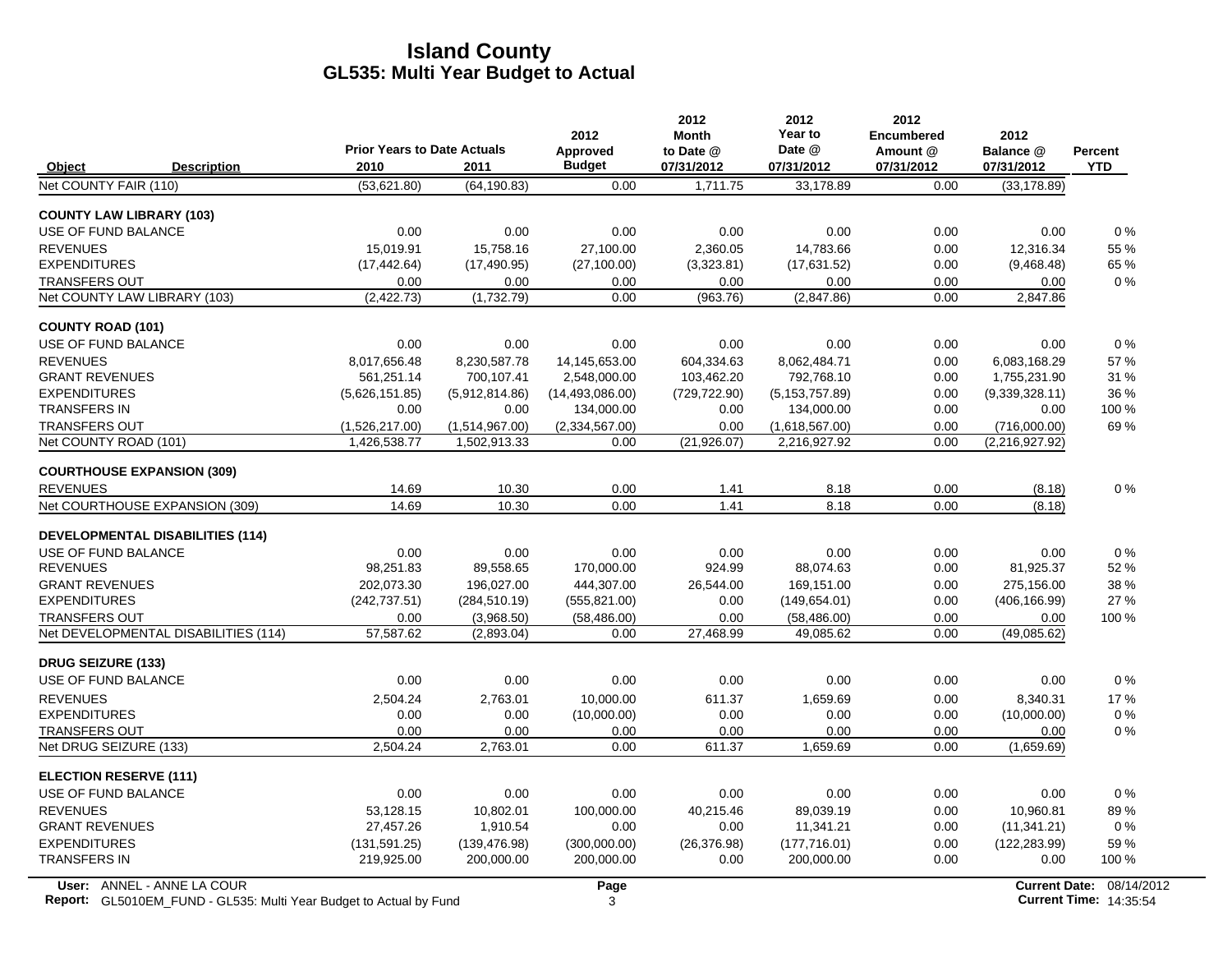|                                    |                                        | <b>Prior Years to Date Actuals</b> |               | 2012<br>Approved | 2012<br><b>Month</b><br>to Date @ | 2012<br>Year to<br>Date @ | 2012<br><b>Encumbered</b><br>Amount @ | 2012<br>Balance @    | Percent    |
|------------------------------------|----------------------------------------|------------------------------------|---------------|------------------|-----------------------------------|---------------------------|---------------------------------------|----------------------|------------|
| Object                             | <b>Description</b>                     | 2010                               | 2011          | <b>Budget</b>    | 07/31/2012                        | 07/31/2012                | 07/31/2012                            | 07/31/2012           | <b>YTD</b> |
| <b>TRANSFERS OUT</b>               |                                        | 0.00                               | 0.00          | 0.00             | 0.00                              | 0.00                      | 0.00                                  | 0.00                 | $0\%$      |
| Net ELECTION RESERVE (111)         |                                        | 168,919.16                         | 73,235.57     | 0.00             | 13,838.48                         | 122,664.39                | 0.00                                  | (122, 664.39)        |            |
| <b>ENHANCED 911 (140)</b>          |                                        |                                    |               |                  |                                   |                           |                                       |                      |            |
| <b>REVENUES</b>                    |                                        | 238,257.67                         | 264,504.22    | 531,000.00       | 64,385.79                         | 320,965.57                | 0.00                                  | 210.034.43           | 60%        |
| <b>GRANT REVENUES</b>              |                                        | 0.00                               | 0.00          | 0.00             | 3,865.75                          | 12,295.59                 | 0.00                                  | (12, 295.59)         | $0\%$      |
| <b>EXPENDITURES</b>                |                                        | (116, 222.60)                      | (455, 941.46) | (529, 500.00)    | (68, 251.54)                      | (343.846.34)              | 0.00                                  | (185, 653.66)        | 65 %       |
| <b>TRANSFERS OUT</b>               |                                        | (1,500.00)                         | (1,500.00)    | (1,500.00)       | 0.00                              | (1,500.00)                | 0.00                                  | 0.00                 | $100\%$    |
| Net ENHANCED 911 (140)             |                                        | 120,535.07                         | (192, 937.24) | 0.00             | 0.00                              | (12,085.18)               | 0.00                                  | 12,085.18            |            |
| <b>EXTENSION SERVICES (160)</b>    |                                        |                                    |               |                  |                                   |                           |                                       |                      |            |
| <b>REVENUES</b>                    |                                        | 36,235.45                          | 127,566.73    | 130,949.00       | 0.00                              | 27,142.03                 | 0.00                                  | 103,806.97           | 21 %       |
| <b>GRANT REVENUES</b>              |                                        | 9,479.02                           | 16,667.23     | 110,161.00       | (7,343.84)                        | 21,697.48                 | 0.00                                  | 88,463.52            | 20 %       |
| <b>EXPENDITURES</b>                |                                        | (283, 572.59)                      | (242, 626.82) | (341, 243.00)    | (30, 453.60)                      | (174, 547.78)             | 0.00                                  | (166, 695.22)        | 51 %       |
| <b>TRANSFERS IN</b>                |                                        | 149,321.00                         | 95,950.00     | 100,133.00       | 0.00                              | 100,133.00                | 0.00                                  | 0.00                 | 100 %      |
| <b>TRANSFERS OUT</b>               |                                        | 0.00                               | 0.00          | 0.00             | 0.00                              | 0.00                      | 0.00                                  | 0.00                 | $0\%$      |
| Net EXTENSION SERVICES (160)       |                                        | (88, 537.12)                       | (2, 442.86)   | 0.00             | (37, 797.44)                      | (25, 575.27)              | 0.00                                  | 25,575.27            |            |
| <b>FAMILY RES CTR CAMANO (143)</b> |                                        |                                    |               |                  |                                   |                           |                                       |                      |            |
| USE OF FUND BALANCE                |                                        | 0.00                               | 0.00          | 10,753.00        | 0.00                              | 0.00                      | 0.00                                  | 10,753.00            | $0\%$      |
| <b>REVENUES</b>                    |                                        | 19,953.80                          | 22,131.98     | 39,393.00        | 5,926.56                          | 22,636.70                 | 0.00                                  | 16,756.30            | 57 %       |
| <b>EXPENDITURES</b>                |                                        | (27, 232.32)                       | (28, 548.68)  | (50, 146.00)     | (3,359.55)                        | (28, 641.43)              | 0.00                                  | (21, 504.57)         | 57 %       |
| <b>TRANSFERS OUT</b>               |                                        | 0.00                               | 0.00          | 0.00             | 0.00                              | 0.00                      | 0.00                                  | 0.00                 | $0\%$      |
|                                    | Net FAMILY RES CTR CAMANO (143)        | (7, 278.52)                        | (6, 416.70)   | 0.00             | 2,567.01                          | (6,004.73)                | 0.00                                  | 6,004.73             |            |
|                                    | <b>FAMILY RES CTR OAK HARBOR (141)</b> |                                    |               |                  |                                   |                           |                                       |                      |            |
| USE OF FUND BALANCE                |                                        | 0.00                               | 0.00          | 0.00             | 0.00                              | 0.00                      | 0.00                                  | 0.00                 | $0\%$      |
| <b>REVENUES</b>                    |                                        | 13.030.77                          | 28.423.04     | 55.937.00        | 4.313.10                          | 17.126.20                 | 0.00                                  | 38.810.80            | 31 %       |
| <b>EXPENDITURES</b>                |                                        | (27, 168.78)                       | (29, 208.89)  | (55, 937.00)     | (3,821.27)                        | (28, 505.74)              | 0.00                                  | (27, 431.26)         | 51 %       |
| <b>TRANSFERS OUT</b>               |                                        | 0.00                               | 0.00          | 0.00             | 0.00                              | 0.00                      | 0.00                                  | 0.00                 | $0\%$      |
|                                    | Net FAMILY RES CTR OAK HARBOR (141)    | (14, 138.01)                       | (785.85)      | 0.00             | 491.83                            | (11, 379.54)              | 0.00                                  | 11,379.54            |            |
|                                    | <b>FAMILY RES CTR SO WHIDBEY (142)</b> |                                    |               |                  |                                   |                           |                                       |                      |            |
| <b>REVENUES</b>                    |                                        | 3,000.00                           | 3,000.00      | 2,400.00         | 1,000.00                          | 4,000.00                  | 0.00                                  | (1,600.00)           | 167 %      |
| <b>EXPENDITURES</b>                |                                        | (6,700.49)                         | (54.00)       | (2,400.00)       | (18.00)                           | (72.00)                   | 0.00                                  | (2,328.00)           | 3%         |
| <b>TRANSFERS OUT</b>               |                                        | 0.00                               | 0.00          | 0.00             | 0.00                              | 0.00                      | 0.00                                  | 0.00                 | $0\%$      |
|                                    | Net FAMILY RES CTR SO WHIDBEY (142)    | (3,700.49)                         | 2,946.00      | 0.00             | 982.00                            | 3,928.00                  | 0.00                                  | (3,928.00)           |            |
|                                    | <b>FEDERAL ASSET FORFEITURE (147)</b>  |                                    |               |                  |                                   |                           |                                       |                      |            |
| USE OF FUND BALANCE                |                                        | 0.00                               | 0.00          | 0.00             | 0.00                              | 0.00                      | 0.00                                  | 0.00                 | $0\%$      |
| <b>REVENUES</b>                    |                                        | 3.10                               | 0.21          | 5,000.00         | 0.03                              | 0.16                      | 0.00                                  | 4,999.84             | $0\%$      |
| <b>EXPENDITURES</b>                |                                        | (2, 148.00)                        | (2, 148.00)   | (5,000.00)       | 0.00                              | 0.00                      | 0.00                                  | (5,000.00)           | $0\%$      |
| <b>TRANSFERS OUT</b>               |                                        | 0.00                               | 0.00          | 0.00             | 0.00                              | 0.00                      | 0.00                                  | 0.00                 | $0\%$      |
|                                    | User: ANNEL - ANNE LA COUR             |                                    |               | Page             |                                   |                           |                                       | <b>Current Date:</b> | 08/14/2    |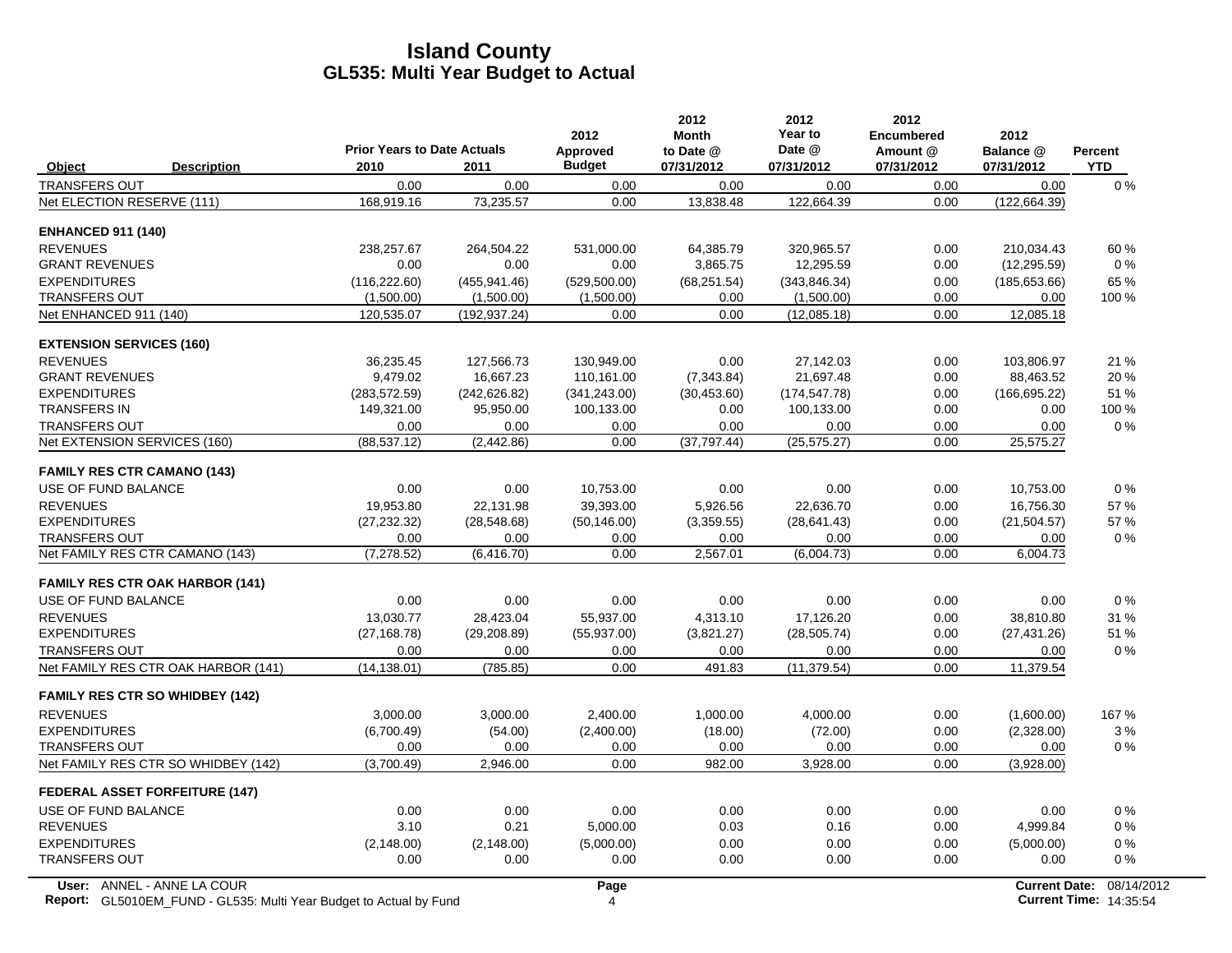|                                  |                                                                           | <b>Prior Years to Date Actuals</b> |               | 2012<br>Approved | 2012<br><b>Month</b><br>to Date @ | 2012<br>Year to<br>Date @ | 2012<br><b>Encumbered</b><br>Amount @ | 2012<br>Balance @ | <b>Percent</b>                |
|----------------------------------|---------------------------------------------------------------------------|------------------------------------|---------------|------------------|-----------------------------------|---------------------------|---------------------------------------|-------------------|-------------------------------|
| Object                           | <b>Description</b>                                                        | 2010                               | 2011          | <b>Budget</b>    | 07/31/2012                        | 07/31/2012                | 07/31/2012                            | 07/31/2012        | <b>YTD</b>                    |
|                                  | Net FEDERAL ASSET FORFEITURE (147)                                        | (2, 144.90)                        | (2, 147.79)   | 0.00             | 0.03                              | 0.16                      | 0.00                                  | (0.16)            |                               |
| <b>FIRE PERMIT PROGRAM (115)</b> |                                                                           |                                    |               |                  |                                   |                           |                                       |                   |                               |
| <b>REVENUES</b>                  |                                                                           | 23,598.57                          | 21,692.56     | 48,000.00        | 1,620.00                          | 18,081.70                 | 0.00                                  | 29,918.30         | 38 %                          |
| <b>GRANT REVENUES</b>            |                                                                           | 0.00                               | 0.00          | 0.00             | 0.00                              | 21,625.00                 | 0.00                                  | (21,625.00)       | $0\%$                         |
| <b>EXPENDITURES</b>              |                                                                           | (13, 489.22)                       | (12, 824.55)  | (48,000.00)      | (119.96)                          | (27, 423.30)              | 0.00                                  | (20, 576.70)      | 57%                           |
| <b>TRANSFERS OUT</b>             |                                                                           | 0.00                               | 0.00          | 0.00             | 0.00                              | 0.00                      | 0.00                                  | 0.00              | 0%                            |
|                                  | Net FIRE PERMIT PROGRAM (115)                                             | 10,109.35                          | 8,868.01      | 0.00             | 1,500.04                          | 12,283.40                 | 0.00                                  | (12, 283.40)      |                               |
|                                  | <b>HISTORICAL PRESERVATION FUND (180)</b>                                 |                                    |               |                  |                                   |                           |                                       |                   |                               |
| USE OF FUND BALANCE              |                                                                           | 0.00                               | 0.00          | 6,000.00         | 0.00                              | 0.00                      | 0.00                                  | 6,000.00          | 0%                            |
| <b>REVENUES</b>                  |                                                                           | 11,950.00                          | 11,257.00     | 18,000.00        | 2,014.00                          | 13,102.00                 | 0.00                                  | 4,898.00          | 73%                           |
| <b>EXPENDITURES</b>              |                                                                           | (12,000.00)                        | (17,500.00)   | (12,000.00)      | 0.00                              | (3,422.84)                | 0.00                                  | (8,577.16)        | 29 %                          |
| <b>TRANSFERS IN</b>              |                                                                           | 0.00                               | 0.00          | 0.00             | 0.00                              | 0.00                      | 0.00                                  | 0.00              | $0\%$                         |
| <b>TRANSFERS OUT</b>             |                                                                           | 0.00                               | (12,000.00)   | (12,000.00)      | 0.00                              | (12,000.00)               | 0.00                                  | 0.00              | 100 %                         |
|                                  | Net HISTORICAL PRESERVATION FUND (180)                                    | (50.00)                            | (18, 243.00)  | 0.00             | 2,014.00                          | (2,320.84)                | 0.00                                  | 2,320.84          |                               |
| <b>HOMELESS HOUSING (106)</b>    |                                                                           |                                    |               |                  |                                   |                           |                                       |                   |                               |
| USE OF FUND BALANCE              |                                                                           | 0.00                               | 0.00          | 0.00             | 0.00                              | 0.00                      | 0.00                                  | 0.00              | 0%                            |
| <b>REVENUES</b>                  |                                                                           | 229,924.55                         | 211,765.00    | 321,974.00       | 37,488.19                         | 242,894.73                | 0.00                                  | 79,079.27         | 75 %                          |
| <b>GRANT REVENUES</b>            |                                                                           | 72,111.59                          | 80,553.92     | 76,398.00        | 1,005.22                          | 7,456.80                  | 0.00                                  | 68,941.20         | 10 %                          |
| <b>EXPENDITURES</b>              |                                                                           | (149, 219.18)                      | (195, 643.02) | (366, 142.00)    | (36, 482.76)                      | (114, 088.75)             | 0.00                                  | (252,053.25)      | 31 %                          |
| <b>TRANSFERS OUT</b>             |                                                                           | 0.00                               | (1,587.40)    | (32, 230.00)     | 0.00                              | (32, 230.00)              | 0.00                                  | 0.00              | 100 %                         |
| Net HOMELESS HOUSING (106)       |                                                                           | 152,816.96                         | 95,088.50     | 0.00             | 2,010.65                          | 104,032.78                | 0.00                                  | (104, 032.78)     |                               |
| <b>HUMAN SERVICES FUND (129)</b> |                                                                           |                                    |               |                  |                                   |                           |                                       |                   |                               |
| <b>GRANT REVENUES</b>            |                                                                           | 0.00                               | 0.00          | 150,627.00       | 18,265.70                         | 70,471.53                 | 0.00                                  | 80,155.47         | 47 %                          |
| <b>EXPENDITURES</b>              |                                                                           | 0.00                               | 0.00          | (362, 252.00)    | (25, 179.71)                      | (195, 493.97)             | 0.00                                  | (166, 758.03)     | 54 %                          |
| <b>TRANSFERS IN</b>              |                                                                           | 0.00                               | 0.00          | 211,625.00       | 0.00                              | 211,625.00                | 0.00                                  | 0.00              | 100 %                         |
|                                  | Net HUMAN SERVICES FUND (129)                                             | 0.00                               | 0.00          | 0.00             | (6,914.01)                        | 86,602.56                 | 0.00                                  | (86,602.56)       |                               |
|                                  | <b>JOINT TOURISM PROMOTION (146)</b>                                      |                                    |               |                  |                                   |                           |                                       |                   |                               |
| USE OF FUND BALANCE              |                                                                           | 0.00                               | 0.00          | 0.00             | 0.00                              | 0.00                      | 0.00                                  | 0.00              | 0%                            |
| <b>REVENUES</b>                  |                                                                           | 73.150.09                          | 96.175.84     | 200.000.00       | 33.117.93                         | 116.782.57                | 0.00                                  | 83,217.43         | 58%                           |
| <b>EXPENDITURES</b>              |                                                                           | (160, 226.96)                      | (138, 957.78) | (200,000.00)     | (22,662.32)                       | (144, 908.18)             | 0.00                                  | (55,091.82)       | 72%                           |
|                                  | Net JOINT TOURISM PROMOTION (146)                                         | (87,076.87)                        | (42, 781.94)  | 0.00             | 10,455.61                         | (28, 125.61)              | 0.00                                  | 28,125.61         |                               |
|                                  | <b>JUVENILE DETENTION CENTER (145)</b>                                    |                                    |               |                  |                                   |                           |                                       |                   |                               |
| USE OF FUND BALANCE              |                                                                           | 0.00                               | 0.00          | 0.00             | 0.00                              | 0.00                      | 0.00                                  | 0.00              | 0%                            |
| <b>REVENUES</b>                  |                                                                           | 434,944.23                         | 421.668.98    | 726,000.00       | 61.436.54                         | 407,915.63                | 0.00                                  | 318.084.37        | 56 %                          |
| <b>GRANT REVENUES</b>            |                                                                           | 7,376.20                           | 4,858.96      | 8.000.00         | 0.00                              | 6,382.55                  | 0.00                                  | 1,617.45          | 80%                           |
| <b>EXPENDITURES</b>              |                                                                           | (657, 826.54)                      | (587, 519.73) | (1,041,500.00)   | (78, 869.60)                      | (632, 532.53)             | 0.00                                  | (408, 967.47)     | 61 %                          |
| <b>TRANSFERS IN</b>              |                                                                           | 0.00                               | 403,000.00    | 350,000.00       | 0.00                              | 350,000.00                | 0.00                                  | 0.00              | 100 %                         |
|                                  | User: ANNEL - ANNE LA COUR                                                |                                    |               | Page             |                                   |                           |                                       |                   | Current Date: 08/14/2012      |
|                                  | <b>Report:</b> GL5010EM_FUND - GL535: Multi Year Budget to Actual by Fund |                                    |               | 5                |                                   |                           |                                       |                   | <b>Current Time: 14:35:54</b> |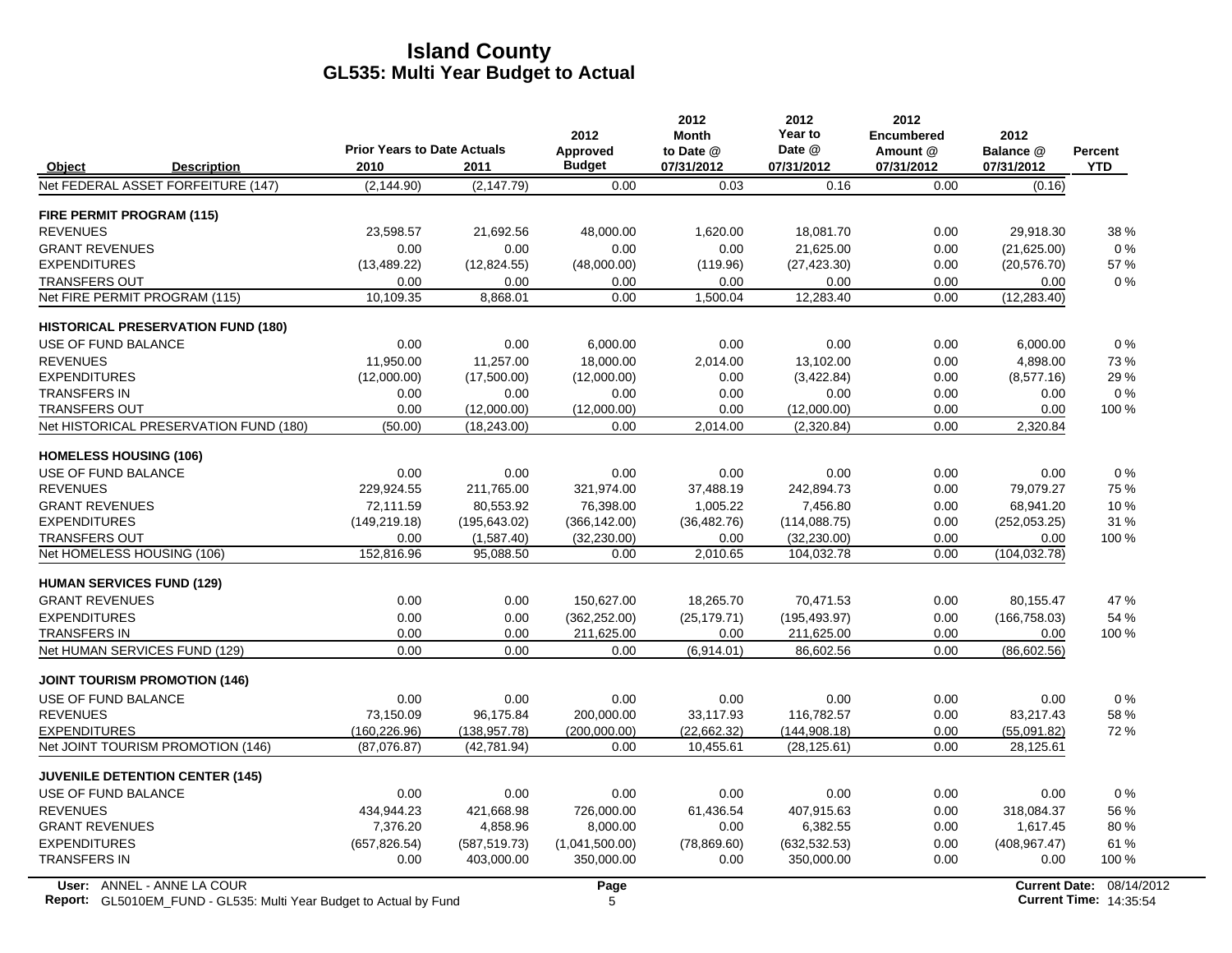|                                           | <b>Prior Years to Date Actuals</b> |                | 2012<br>Approved | 2012<br><b>Month</b><br>to Date @ | 2012<br>Year to<br>Date @ | 2012<br><b>Encumbered</b><br>Amount @ | 2012<br>Balance @ | Percent    |
|-------------------------------------------|------------------------------------|----------------|------------------|-----------------------------------|---------------------------|---------------------------------------|-------------------|------------|
| <b>Description</b><br>Object              | 2010                               | 2011           | <b>Budget</b>    | 07/31/2012                        | 07/31/2012                | 07/31/2012                            | 07/31/2012        | <b>YTD</b> |
| <b>TRANSFERS OUT</b>                      | (46,500.00)                        | (45, 400.00)   | (42,500.00)      | 0.00                              | (42,500.00)               | 0.00                                  | 0.00              | 100 %      |
| Net JUVENILE DETENTION CENTER (145)       | (262,006.11)                       | 196,608.21     | 0.00             | (17, 433.06)                      | 89,265.65                 | 0.00                                  | (89, 265.65)      |            |
| <b>LOW-INCOME HOUSING SURCHARGE (105)</b> |                                    |                |                  |                                   |                           |                                       |                   |            |
| USE OF FUND BALANCE                       | 0.00                               | 0.00           | 0.00             | 0.00                              | 0.00                      | 0.00                                  | 0.00              | 0%         |
| <b>REVENUES</b>                           | 58,419.35                          | 54,537.28      | 123,532.00       | 8,730.70                          | 61,806.07                 | 0.00                                  | 61,725.93         | 50 %       |
| <b>EXPENDITURES</b>                       | (45,069.00)                        | (11,622.95)    | (109.933.00)     | 0.00                              | 0.00                      | 0.00                                  | (109.933.00)      | 0%         |
| <b>TRANSFERS OUT</b>                      | 0.00                               | 0.00           | (13,599.00)      | 0.00                              | (13,599.00)               | 0.00                                  | 0.00              | 100 %      |
| Net LOW-INCOME HOUSING SURCHARGE (105)    | 13,350.35                          | 42,914.33      | 0.00             | 8,730.70                          | 48,207.07                 | 0.00                                  | (48, 207.07)      |            |
| <b>MENTAL HEALTH (113)</b>                |                                    |                |                  |                                   |                           |                                       |                   |            |
| USE OF FUND BALANCE                       | 0.00                               | 0.00           | 0.00             | 0.00                              | 0.00                      | 0.00                                  | 0.00              | 0%         |
| <b>REVENUES</b>                           | 149,646.34                         | 89,558.67      | 240,762.00       | 924.99                            | 88,074.61                 | 0.00                                  | 152,687.39        | 37 %       |
| <b>GRANT REVENUES</b>                     | 0.00                               | 52,954.71      | 0.00             | 13,269.03                         | 35,253.90                 | 0.00                                  | (35, 253.90)      | 0%         |
| <b>EXPENDITURES</b>                       | (138, 374.66)                      | (155, 392.39)  | (214, 704.00)    | (12,767.56)                       | (122, 749.25)             | 0.00                                  | (91, 954.75)      | 57 %       |
| <b>TRANSFERS OUT</b>                      | 0.00                               | (3,968.50)     | (26,058.00)      | 0.00                              | (26,058.00)               | 0.00                                  | 0.00              | 100 %      |
| Net MENTAL HEALTH (113)                   | 11,271.68                          | (16, 847.51)   | 0.00             | 1,426.46                          | (25, 478.74)              | 0.00                                  | 25,478.74         |            |
| MH THERAPEUTIC COURT SALES TAX (126)      |                                    |                |                  |                                   |                           |                                       |                   |            |
| USE OF FUND BALANCE                       | 0.00                               | 0.00           | 0.00             | 0.00                              | 0.00                      | 0.00                                  | 0.00              | 0%         |
| <b>REVENUES</b>                           | 427.637.82                         | 419.267.38     | 725.000.00       | 61.022.75                         | 407.116.90                | 0.00                                  | 317.883.10        | 56 %       |
| <b>GRANT REVENUES</b>                     | 8,765.92                           | 26,015.60      | 64,110.00        | 2,810.34                          | 16,025.49                 | 0.00                                  | 48,084.51         | 25 %       |
| <b>EXPENDITURES</b>                       | (320, 988.91)                      | (366, 467.00)  | (673, 720.00)    | (46, 372.88)                      | (396,998.65)              | 0.00                                  | (276, 721.35)     | 59%        |
| <b>TRANSFERS IN</b>                       | 0.00                               | 0.00           | 0.00             | 0.00                              | 0.00                      | 0.00                                  | 0.00              | 0%         |
| <b>TRANSFERS OUT</b>                      | (52,800.00)                        | (53, 274.80)   | (115, 390.00)    | 0.00                              | (115, 390.00)             | 0.00                                  | 0.00              | 100 %      |
| Net MH THERAPEUTIC COURT SALES TAX (126)  | 62,614.83                          | 25,541.18      | 0.00             | 17,460.21                         | (89, 246.26)              | 0.00                                  | 89,246.26         |            |
| PATHS & TRAILS (137)                      |                                    |                |                  |                                   |                           |                                       |                   |            |
| <b>REVENUES</b>                           | 0.00                               | 0.00           | 0.00             | 0.00                              | 0.00                      | 0.00                                  | 0.00              | 0%         |
| <b>GRANT REVENUES</b>                     | 10,365.68                          | 56,367.40      | 740,000.00       | 0.00                              | 0.00                      | 0.00                                  | 740,000.00        | 0%         |
| <b>EXPENDITURES</b>                       | (39, 579.63)                       | (9,512.91)     | (946,000.00)     | (3,441.00)                        | (23, 859.35)              | 0.00                                  | (922, 140.65)     | 3%         |
| <b>TRANSFERS IN</b>                       | 0.00                               | 0.00           | 206,000.00       | 0.00                              | 0.00                      | 0.00                                  | 206,000.00        | 0%         |
| <b>TRANSFERS OUT</b>                      | 0.00                               | 0.00           | 0.00             | 0.00                              | 0.00                      | 0.00                                  | 0.00              | 0%         |
| Net PATHS & TRAILS (137)                  | (29, 213.95)                       | 46,854.49      | 0.00             | (3,441.00)                        | (23, 859.35)              | 0.00                                  | 23,859.35         |            |
| <b>PUBLIC HEALTH POOLING (104)</b>        |                                    |                |                  |                                   |                           |                                       |                   |            |
| USE OF FUND BALANCE                       | 0.00                               | 0.00           | 0.00             | 0.00                              | 0.00                      | 0.00                                  | 0.00              | 0%         |
| <b>REVENUES</b>                           | 879,930.28                         | 646,547.21     | 994,731.00       | 102,973.73                        | 521,663.05                | 0.00                                  | 473,067.95        | 52 %       |
| <b>GRANT REVENUES</b>                     | 576.781.90                         | 580,327.71     | 857,998.00       | 69,946.22                         | 697,529.34                | 0.00                                  | 160,468.66        | 81%        |
| <b>EXPENDITURES</b>                       | (1,747,807.57)                     | (1,664,351.71) | (2,388,899.00)   | (185, 594.47)                     | (1,377,312.97)            | 0.00                                  | (1,011,586.03)    | 58 %       |
| <b>TRANSFERS IN</b>                       | 721.159.77                         | 425,274.00     | 637,237.00       | 0.00                              | 293.237.00                | 0.00                                  | 344.000.00        | 46 %       |
| <b>TRANSFERS OUT</b>                      | (147, 967.00)                      | (114, 267.00)  | (101,067.00)     | 0.00                              | (101,067.00)              | 0.00                                  | 0.00              | 100 %      |
|                                           |                                    |                |                  |                                   |                           |                                       |                   |            |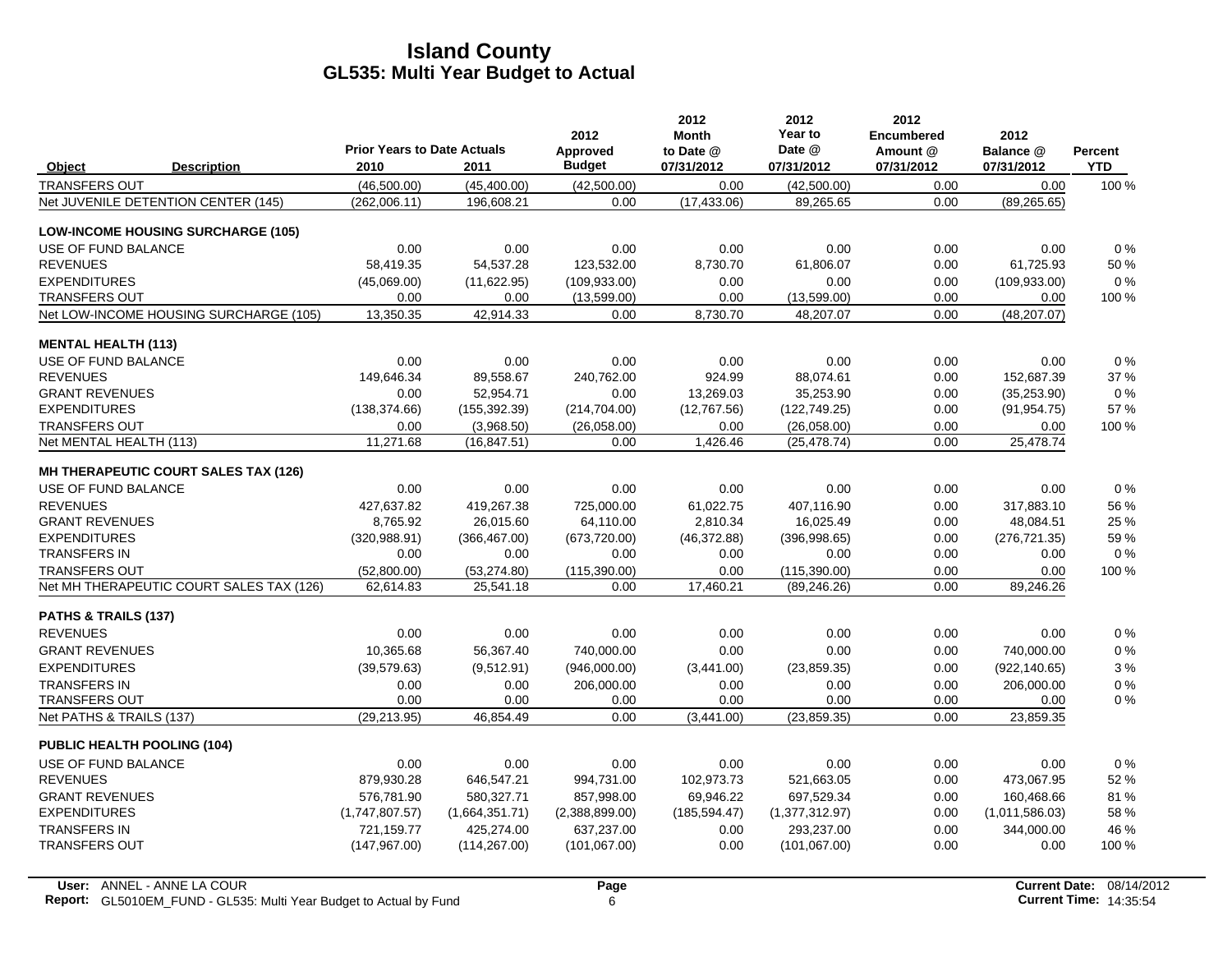|                           |                                          |                                            |               | 2012                      | 2012<br><b>Month</b>    | 2012<br>Year to      | 2012<br><b>Encumbered</b> | 2012                    |                              |
|---------------------------|------------------------------------------|--------------------------------------------|---------------|---------------------------|-------------------------|----------------------|---------------------------|-------------------------|------------------------------|
| Object                    | <b>Description</b>                       | <b>Prior Years to Date Actuals</b><br>2010 | 2011          | Approved<br><b>Budget</b> | to Date @<br>07/31/2012 | Date @<br>07/31/2012 | Amount @<br>07/31/2012    | Balance @<br>07/31/2012 | <b>Percent</b><br><b>YTD</b> |
|                           | Net PUBLIC HEALTH POOLING (104)          | 282,097.38                                 | (126, 469.79) | 0.00                      | (12, 674.52)            | 34,049.42            | 0.00                      | (34,049.42)             |                              |
| <b>PUBLIC WORKS (139)</b> |                                          |                                            |               |                           |                         |                      |                           |                         |                              |
| USE OF FUND BALANCE       |                                          | 0.00                                       | 0.00          | 12,662.00                 | 0.00                    | 0.00                 | 0.00                      | 12,662.00               | 0%                           |
| <b>REVENUES</b>           |                                          | 0.00                                       | 0.00          | 0.00                      | 0.00                    | 0.00                 | 0.00                      | 0.00                    | 0%                           |
| <b>EXPENDITURES</b>       |                                          | (249, 026.73)                              | (249, 088.10) | (457, 662.00)             | (34,675.16)             | (256, 673.32)        | 0.00                      | (200, 988.68)           | 56 %                         |
| <b>TRANSFERS IN</b>       |                                          | 419,912.00                                 | 431,600.00    | 445,000.00                | 0.00                    | 405,000.00           | 0.00                      | 40,000.00               | 91 %                         |
| TRANSFERS OUT             |                                          | 0.00                                       | 0.00          | 0.00                      | 0.00                    | 0.00                 | 0.00                      | 0.00                    | $0\%$                        |
| Net PUBLIC WORKS (139)    |                                          | 170,885.27                                 | 182,511.90    | 0.00                      | (34,675.16)             | 148,326.68           | 0.00                      | (148, 326.68)           |                              |
|                           | <b>REET 1 CAPITAL IMPROVEMENTS (134)</b> |                                            |               |                           |                         |                      |                           |                         |                              |
| USE OF FUND BALANCE       |                                          | 0.00                                       | 0.00          | 388,000.00                | 0.00                    | 0.00                 | 0.00                      | 388,000.00              | 0%                           |
| <b>REVENUES</b>           |                                          | 401.356.13                                 | 311,892.08    | 600,000.00                | 58,845.82               | 323,045.10           | 0.00                      | 276,954.90              | 54 %                         |
| <b>EXPENDITURES</b>       |                                          | (93, 532.23)                               | (467, 646.27) | (779,000.00)              | (17, 439.41)            | (142, 144.42)        | 0.00                      | (636, 855.58)           | 18%                          |
| <b>TRANSFERS IN</b>       |                                          | 0.00                                       | 0.00          | 0.00                      | 0.00                    | 0.00                 | 0.00                      | 0.00                    | $0\%$                        |
| <b>TRANSFERS OUT</b>      |                                          | (60, 862.19)                               | (66, 755.42)  | (209,000.00)              | 0.00                    | (179,000.00)         | 0.00                      | (30,000.00)             | 86 %                         |
|                           | Net REET 1 CAPITAL IMPROVEMENTS (134)    | 246,961.71                                 | (222, 509.61) | 0.00                      | 41,406.41               | 1,900.68             | 0.00                      | (1,900.68)              |                              |
|                           | <b>REET 2 CAPITAL FACILITIES (135)</b>   |                                            |               |                           |                         |                      |                           |                         |                              |
| USE OF FUND BALANCE       |                                          | 0.00                                       | 0.00          | 560,720.00                | 0.00                    | 0.00                 | 0.00                      | 560,720.00              | 0%                           |
| <b>REVENUES</b>           |                                          | 403,042.53                                 | 311,892.08    | 600,000.00                | 58,845.82               | 323.045.10           | 0.00                      | 276,954.90              | 54 %                         |
| <b>GRANT REVENUES</b>     |                                          | 0.00                                       | 0.00          | 0.00                      | 0.00                    | 0.00                 | 0.00                      | 0.00                    | $0\%$                        |
| <b>EXPENDITURES</b>       |                                          | (147, 576.48)                              | (138,940.48)  | (630,000.00)              | (9,926.42)              | (77, 360.41)         | 0.00                      | (552, 639.59)           | 12%                          |
| <b>TRANSFERS IN</b>       |                                          | 0.00                                       | 0.00          | 0.00                      | 0.00                    | 0.00                 | 0.00                      | 0.00                    | $0\%$                        |
| <b>TRANSFERS OUT</b>      |                                          | (153, 320.00)                              | (186, 230.00) | (530, 720.00)             | 0.00                    | (534, 808.40)        | 0.00                      | 4,088.40                | 101%                         |
|                           | Net REET 2 CAPITAL FACILITIES (135)      | 102,146.05                                 | (13, 278.40)  | 0.00                      | 48,919.40               | (289, 123.71)        | 0.00                      | 289,123.71              |                              |
|                           | <b>REET ELECTRONIC TECHNOLOGY (150)</b>  |                                            |               |                           |                         |                      |                           |                         |                              |
| USE OF FUND BALANCE       |                                          | 0.00                                       | 0.00          | 5,000.00                  | 0.00                    | 0.00                 | 0.00                      | 5,000.00                | 0%                           |
| <b>REVENUES</b>           |                                          | 13,533.58                                  | 0.00          | 0.00                      | 0.00                    | 0.00                 | 0.00                      | 0.00                    | 0%                           |
| <b>GRANT REVENUES</b>     |                                          | 100,000.00                                 | 0.00          | 0.00                      | 0.00                    | 0.00                 | 0.00                      | 0.00                    | 0%                           |
| <b>EXPENDITURES</b>       |                                          | (102, 283.14)                              | (121.33)      | (5,000.00)                | (1,201.14)              | (2,402.28)           | 0.00                      | (2,597.72)              | 48 %                         |
| <b>TRANSFERS OUT</b>      |                                          | 0.00                                       | 0.00          | 0.00                      | 0.00                    | 0.00                 | 0.00                      | 0.00                    | $0\%$                        |
|                           | Net REET ELECTRONIC TECHNOLOGY (150)     | 11,250.44                                  | (121.33)      | 0.00                      | (1,201.14)              | (2,402.28)           | 0.00                      | 2,402.28                |                              |
|                           | <b>RURAL COUNTY SALES TAX (121)</b>      |                                            |               |                           |                         |                      |                           |                         |                              |
| USE OF FUND BALANCE       |                                          | 0.00                                       | 0.00          | 0.00                      | 0.00                    | 0.00                 | 0.00                      | 0.00                    | $0\%$                        |
| <b>REVENUES</b>           |                                          | 386,198.51                                 | 375,114.63    | 625,000.00                | 54,751.33               | 902,440.68           | 0.00                      | (277, 440.68)           | 144 %                        |
| <b>EXPENDITURES</b>       |                                          | (252, 537.56)                              | (289, 462.13) | (625,000.00)              | (16,750.00)             | (302, 596.05)        | 0.00                      | (322, 403.95)           | 48 %                         |
| <b>TRANSFERS OUT</b>      |                                          | (2,800.00)                                 | (2,700.00)    | 0.00                      | 0.00                    | 0.00                 | 0.00                      | 0.00                    | 0%                           |
|                           | Net RURAL COUNTY SALES TAX (121)         | 130,860.95                                 | 82,952.50     | 0.00                      | 38.001.33               | 599,844.63           | 0.00                      | (599, 844.63)           |                              |

#### **STORM & SURFACE WATER UTILITY (144)**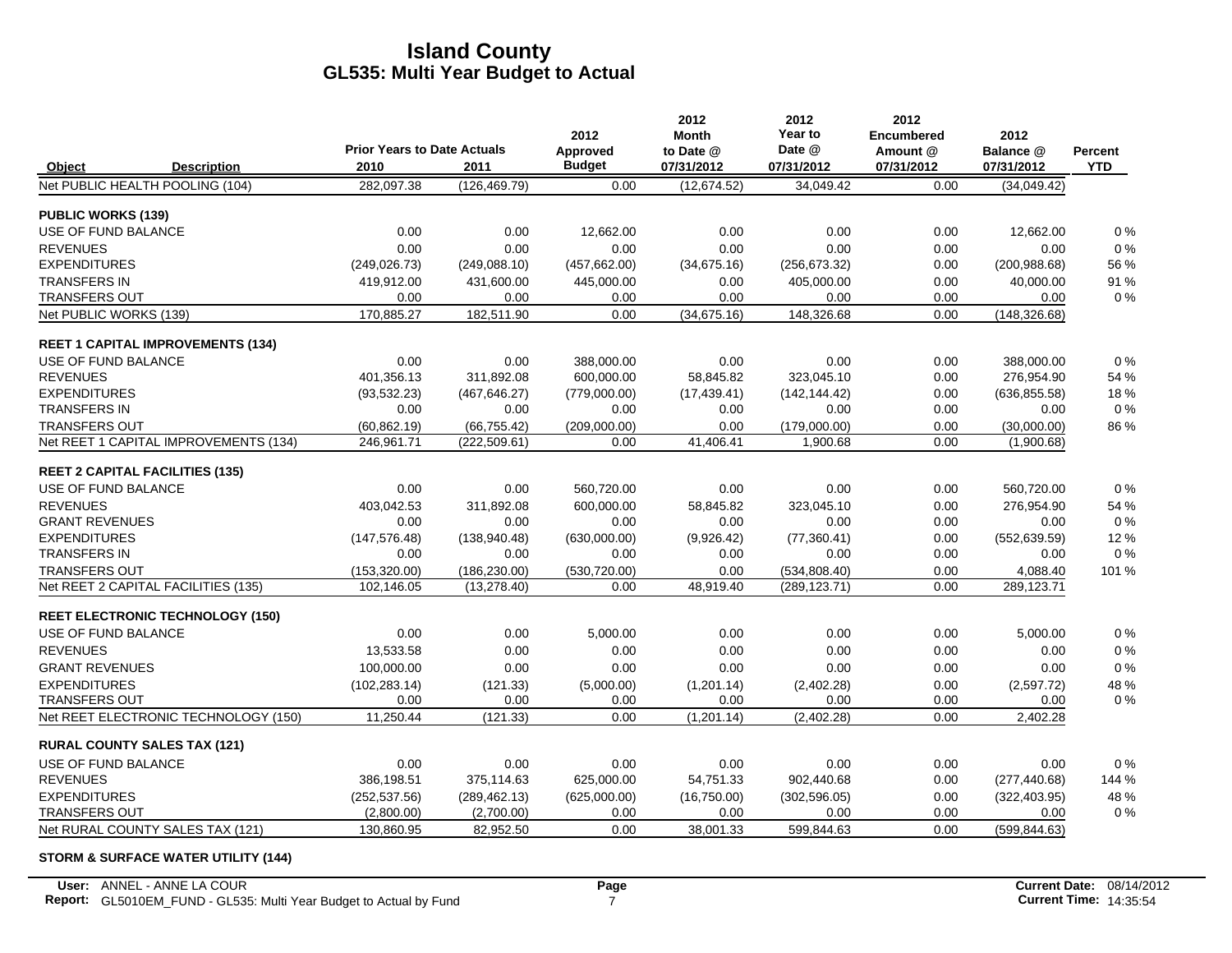|                                  |                                         | <b>Prior Years to Date Actuals</b> |               | 2012                      | 2012<br><b>Month</b>    | 2012<br>Year to<br>Date @ | 2012<br><b>Encumbered</b> | 2012                    |                       |
|----------------------------------|-----------------------------------------|------------------------------------|---------------|---------------------------|-------------------------|---------------------------|---------------------------|-------------------------|-----------------------|
| Object                           | <b>Description</b>                      | 2010                               | 2011          | Approved<br><b>Budget</b> | to Date @<br>07/31/2012 | 07/31/2012                | Amount @<br>07/31/2012    | Balance @<br>07/31/2012 | Percent<br><b>YTD</b> |
| <b>USE OF FUND BALANCE</b>       |                                         | 0.00                               | 0.00          | 0.00                      | 0.00                    | 0.00                      | 0.00                      | 0.00                    | 0%                    |
| <b>REVENUES</b>                  |                                         | 82.26                              | 22.45         | 0.00                      | 6.11                    | 34.12                     | 0.00                      | (34.12)                 | 0%                    |
| <b>EXPENDITURES</b>              |                                         | (3,317.62)                         | (2,992.80)    | (27, 160.00)              | (11.04)                 | (2,613.01)                | 0.00                      | (24, 546.99)            | 10%                   |
| <b>TRANSFERS IN</b>              |                                         | 6,420.00                           | 25,930.00     | 27,160.00                 | 0.00                    | 27,160.00                 | 0.00                      | 0.00                    | 100 %                 |
|                                  | Net STORM & SURFACE WATER UTILITY (144) | 3,184.64                           | 22,959.65     | 0.00                      | (4.93)                  | 24,581.11                 | 0.00                      | (24, 581.11)            |                       |
| TREASURER'S M & O (116)          |                                         |                                    |               |                           |                         |                           |                           |                         |                       |
| USE OF FUND BALANCE              |                                         | 0.00                               | 0.00          | 0.00                      | 0.00                    | 0.00                      | 0.00                      | 0.00                    | $0\%$                 |
| <b>REVENUES</b>                  |                                         | 17,295.13                          | 26,137.50     | 77,424.00                 | 14,230.68               | 75,058.70                 | 0.00                      | 2,365.30                | 97 %                  |
| <b>EXPENDITURES</b>              |                                         | (17, 482.18)                       | (26,687.82)   | (77, 424.00)              | (3,737.72)              | (70, 989.39)              | 0.00                      | (6,434.61)              | 92 %                  |
| <b>TRANSFERS OUT</b>             |                                         | 0.00                               | 0.00          | 0.00                      | 0.00                    | 0.00                      | 0.00                      | 0.00                    | 0%                    |
| Net TREASURER'S M & O (116)      |                                         | (187.05)                           | (550.32)      | 0.00                      | 10,492.96               | 4,069.31                  | 0.00                      | (4,069.31)              |                       |
|                                  | <b>TRIAL COURT IMPROVEMENT (157)</b>    |                                    |               |                           |                         |                           |                           |                         |                       |
| <b>REVENUES</b>                  |                                         | 77.98                              | 11,908.89     | 5,000.00                  | 15.61                   | 11,999.06                 | 0.00                      | (6,999.06)              | 240 %                 |
| <b>EXPENDITURES</b>              |                                         | (5,380.65)                         | (2,535.08)    | (5,000.00)                | 0.00                    | 0.00                      | 0.00                      | (5,000.00)              | 0%                    |
|                                  | Net TRIAL COURT IMPROVEMENT (157)       | (5,302.67)                         | 9,373.81      | 0.00                      | 15.61                   | 11,999.06                 | 0.00                      | (11,999.06)             |                       |
| <b>VETERANS ASSISTANCE (107)</b> |                                         |                                    |               |                           |                         |                           |                           |                         |                       |
| USE OF FUND BALANCE              |                                         | 0.00                               | 0.00          | 0.00                      | 0.00                    | 0.00                      | 0.00                      | 0.00                    | $0\%$                 |
| <b>REVENUES</b>                  |                                         | 1,940.58                           | 654.77        | 148,000.00                | 557.67                  | 77,990.64                 | 0.00                      | 70,009.36               | 53 %                  |
| <b>EXPENDITURES</b>              |                                         | (48, 914.62)                       | (42,865.53)   | (140, 048.00)             | (5,799.02)              | (43,525.46)               | 0.00                      | (96, 522.54)            | 31 %                  |
| <b>TRANSFERS OUT</b>             |                                         | 0.00                               | (1,587.40)    | (7,952.00)                | 0.00                    | (7,952.00)                | 0.00                      | 0.00                    | 100 %                 |
|                                  | Net VETERANS ASSISTANCE (107)           | (46,974.04)                        | (43,798.16)   | 0.00                      | (5,241.35)              | 26,513.18                 | 0.00                      | (26, 513.18)            |                       |
|                                  | <b>WATER QUALITY ASSISTANCE (149)</b>   |                                    |               |                           |                         |                           |                           |                         |                       |
| <b>REVENUES</b>                  |                                         | 74,446.16                          | 14,394.90     | 232,500.00                | 27,391.43               | 87,034.73                 | 0.00                      | 145,465.27              | 37 %                  |
| <b>GRANT REVENUES</b>            |                                         | 0.00                               | 13,153.60     | 100,000.00                | 0.00                    | 18,923.59                 | 0.00                      | 81,076.41               | 19%                   |
| <b>EXPENDITURES</b>              |                                         | (68, 433.61)                       | (109, 956.27) | (332, 500.00)             | (1,586.25)              | (123, 231.49)             | 0.00                      | (209, 268.51)           | 37 %                  |
| <b>TRANSFERS IN</b>              |                                         | 0.00                               | 0.00          | 0.00                      | 0.00                    | 0.00                      | 0.00                      | 0.00                    | 0%                    |
| <b>TRANSFERS OUT</b>             |                                         | 0.00                               | 0.00          | 0.00                      | 0.00                    | 0.00                      | 0.00                      | 0.00                    | 0%                    |
|                                  | Net WATER QUALITY ASSISTANCE (149)      | 6,012.55                           | (82, 407.77)  | 0.00                      | 25,805.18               | (17, 273.17)              | 0.00                      | 17,273.17               |                       |
| <b>Grand Total All Funds</b>     |                                         | 3,104,668.63                       | 1,781,769.73  | 0.00                      | 144,984.23              | 4,169,492.40              | 0.00                      | (4, 169, 492, 40)       |                       |